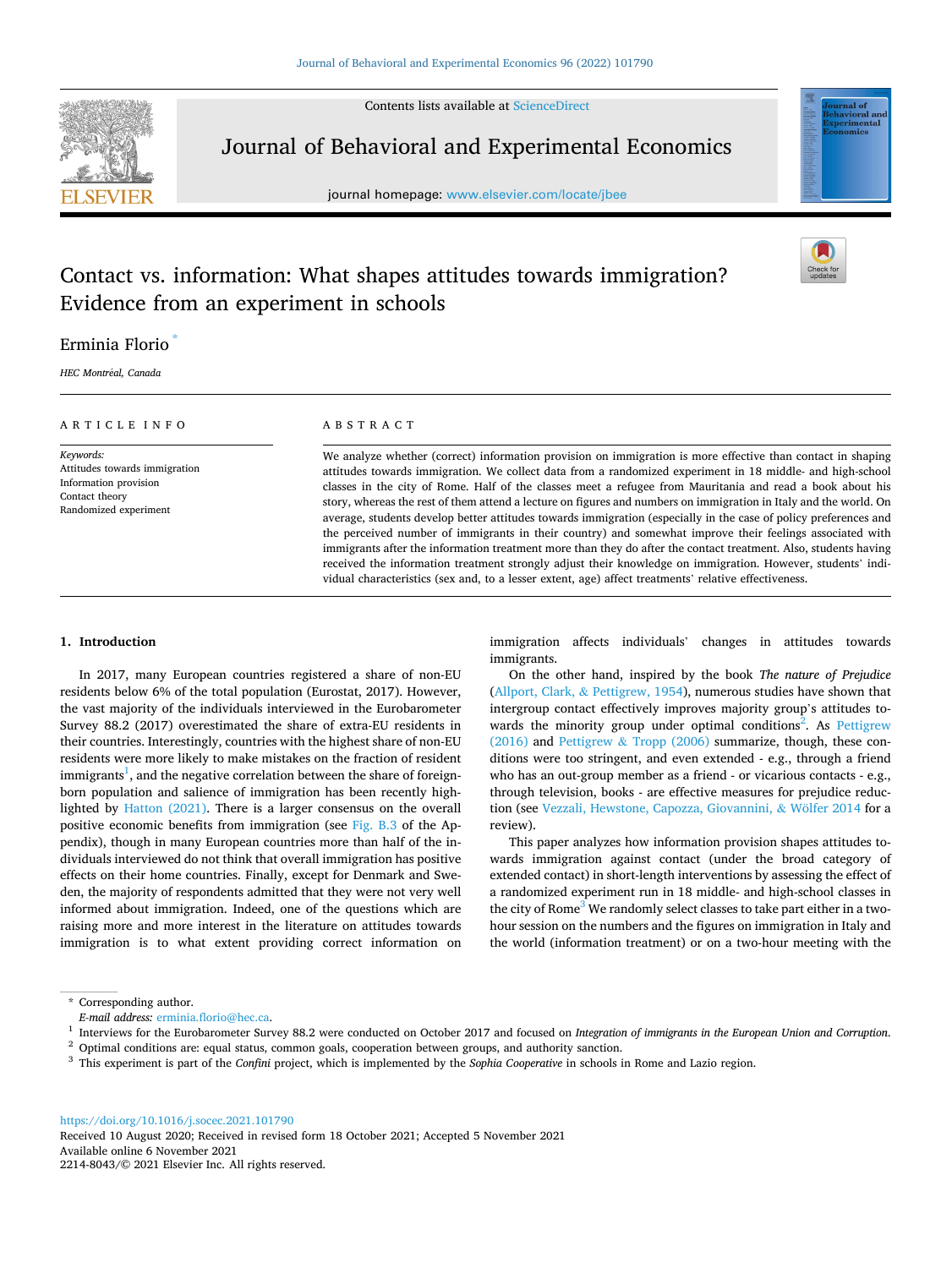<span id="page-1-0"></span>Balance tests for Groups 1 and 2.

| Variable                                      | Mean<br>(G1) | Mean<br>(G2) | Diff.             | Std.<br>Error |
|-----------------------------------------------|--------------|--------------|-------------------|---------------|
| Female                                        | 0.42         | 0.50         | 0.08              | 0.09          |
| Relation with immigrants                      | 1.31         | 1.45         | 0.14              | 0.27          |
| Too many immigrants in Italy                  | 1.86         | 1.93         | 0.08              | 0.18          |
| Neither too many nor too few in Italy         | 1.33         | 1.29         | $-0.04$           | 0.12          |
| Too few immigrants in Italy                   | 0.49         | 0.55         | 0.05              | 0.12          |
| Too many immigrants in<br>neighborhood        | 1.07         | 1.09         | 0.02              | 0.14          |
| Too few immigrants in<br>neighborhood         | 1.47         | 1.58         | 0.11              | 0.19          |
| Source of information: School                 | 1.61         | 1.36         | $-0.24$           | 0.35          |
| Source of information: Home                   | 1.42         | 1.47         | 0.05              | 0.17          |
| Source of information: Social<br>networks     | 1.59         | 1.57         | $-0.03$           | 0.18          |
| Source of information: TV                     | 2.69         | 2.57         | $-0.12^{\dagger}$ | 0.06          |
| Share of migrants                             | 0.15         | 0.09         | $-0.06$           | 0.11          |
| Continent of origin                           | 0.14         | 0.12         | $-0.02$           | 0.12          |
| Feelings: Indifferent                         | 1.24         | 1.14         | $-0.10$           | 0.17          |
| Feelings: Annoved                             | 0.81         | 0.80         | $-0.01$           | 0.13          |
| Feelings: Frightened                          | 0.75         | 0.88         | 0.13              | 0.13          |
| Feelings: Affectionate                        | 1.21         | 1.42         | 0.22              | 0.16          |
| Feelings: Compassionate                       | 1.65         | 1.76         | 0.11              | 0.11          |
| Irregular can apply                           | $-0.09$      | $-0.12$      | $-0.03$           | 0.14          |
| Meaning of Italian                            | 1.85         | 1.89         | 0.04              | 0.26          |
| Policy preferences: Receive                   | 0.83         | 0.83         | 0.01              | 0.20          |
| Immigration positive for the<br>economy       | 0.26         | 0.24         | $-0.02$           | 0.06          |
| Anti immigration attitudes in<br>neighborhood | 2.28         | 2.59         | $0.31^{\dagger}$  | 0.15          |
| Interest in immigration                       | 1.72         | 1.84         | 0.12              | 0.18          |
| Number of students                            | 21.22        | 19.00        | $-2.22$           | 2.22          |

 $\uparrow$  *p* < 0.1; \* *p* < 0.05; \*\* *p* < 0.01. Balance tests from difference in means between classes in the information treatment group (G1) and classes in the contact treatment group (G2) at the baseline. All values refer to means collapsed at class level.

same political refugee from Mauritania<sup>4</sup> (contact treatment). Thus, keeping constant the length of the intervention, we compare the differential effect between information provision on immigration and contact with an immigrant on attitudes towards immigrants. It is worth noting that we have two treatment groups and no control groups: the research, thus, analyzes the differential impact of one treatment over the other, but we cannot provide the causal effect of each treatment. We will provide, though, the before and after comparisons of the two treatments separately, as suggestive evidence of the effect of the treatments. These comparisons show that students in both treatment groups display better attitudes than baseline, suggesting a potential positive impact of the interventions. We find that information is more effective than contact in shaping attitudes towards immigration (e.g., the perceived number of immigrants in the country, receiving against repatriating refugees arrived through the Mediterranean route). In addition, the information treatment is more effective than the contact treatment in positively shaping some types of feelings towards immigrants. However, the heterogeneous treatment effects analysis suggests that certain initial conditions strongly affect the results from the two alternative treatments, though not all initial conditions imposed by [Pettigrew \(1998\)](#page-19-0) are relevant in shaping students' attitudes towards immigration. I also find that the order of the two interventions (in particular, the order: information first, contact second) is associated with better policy preferences towards immigrants over the opposite order.

The literature in developmental social psychology generally finds positive effects of extended contact on racial attitudes among school

children (e.g., Cameron & [Rutland, 2006; Cameron, Rutland, Brown,](#page-19-0) & [Douch, 2006; Katz](#page-19-0) & Zalk, 1978), which are comparable to the effect found among adults. Prejudice begins in children of 2, increases until the age of 7 years, it slightly decreases between 8 and 10 years of age, and it remains stable during the adolescence (Raabe & [Beelmann, 2011](#page-20-0)). Therefore, it is plausible that the results from this study might be generalized to even younger children, who already began being prejudiced. However, to the best of my knowledge, no study has analyzed the impact of information provision on prejudice reduction among school children yet, which opens the door for future research paths.

This study relates to the vast literature analyzing the determinants of attitudes towards immigration, which has been tackled using two main approaches (as Alesina, Miano, & [Stantcheva 2018](#page-19-0) highlights). The first approach (and the most popular in the literature) uses pre-existing survey data, often implementing instrumental variables estimation to establish a causal relationship between economic, social, or individual characteristics and attitudes towards immigration (see [Hainmueller](#page-19-0) & [Hopkins 2014](#page-19-0) for a review). Among economic factors, welfare concerns seem to play a fundamental role in shaping opinion towards immigrants in the U.K. more than labor market concerns, as [Dustmann](#page-19-0) & Preston [\(2007\)](#page-19-0) shows. At the same time, they find that ethnic concerns are relevant in determining attitudes towards more culturally distant minorities. Similarly, [Mayda \(2006\)](#page-19-0), using data from a large cross-country survey, demonstrates that both economic and non-economic factors are key in explaining individual attitudes towards immigration. In addition, neighborhood plays an important role in shaping attitudes towards immigration, as a higher local concentration of ethnic minorities increases hostile attitudes towards minority groups ([Dustmann](#page-19-0) & Preston [2001\)](#page-19-0).

The second approach used in recent literature (and closest to this research) investigates the determinants of attitudes towards minorities through experimental data. One set of experiments analyzes the effects of correct information provision on attitudes towards immigration. In particular, three papers are close to this study. The first is [Alesina et al.](#page-19-0)  [\(2018\),](#page-19-0) which, exploiting survey data from some EU countries and the U.S., finds that individuals are, on average, poorly informed about the share and the origin of immigrants in home countries and that, after the information treatment, there is higher support for pro-immigrant policies but not for redistributive policies. The second paper is [Grigorieff,](#page-19-0)  Roth, & [Ubfal \(2020\)](#page-19-0), which finds that, after correct information provision to a representative sample of U.S. individuals, views about immigration improve, especially for right-winged individuals and for those who initially had worse attitudes towards immigrants. On the other hand, there is no significant change in policy preferences after the information treatment. Finally, [Hopkins, Sides,](#page-19-0) & Citrin (2019) shows that information provision about immigration does not affect attitudes towards immigrants. Therefore, there is mixed evidence on the effects of information provision on opinion towards immigrants, though, in general, the literature finds no effect on policy preferences. On the other hand, a set of papers analyze the effect of intergroup contact on the perception the majority group has about minority group members through the random assignment of peers. Among recent works, [Corno,](#page-19-0)  La Ferrara, & [Burns \(2019\)](#page-19-0) exploits the randomized assignment of white and black roommates in a South African college and shows that exposure to blacks reduces prejudices whites have on blacks. Additionally, [Scacco](#page-20-0)  & [Warren \(2018\),](#page-20-0) using randomized school class formation data in Nigeria, finds that mixed classrooms lead to reduced discrimination against out-group members. [Carrell, Hoekstra,](#page-19-0) & West (2019) and [Fin](#page-19-0)[seraas, Hanson, Johnsen, Kotsadam,](#page-19-0) & Torsvik (2019) report analogous results in the military field. However, recent studies find negative effects of exposure to immigrants and refugees (minority groups) on natives'

 $^4\,$  In this case, students receive a book telling the story of the immigrant three weeks before the meeting, so that the contact, though initially indirect, might be considered as repeated.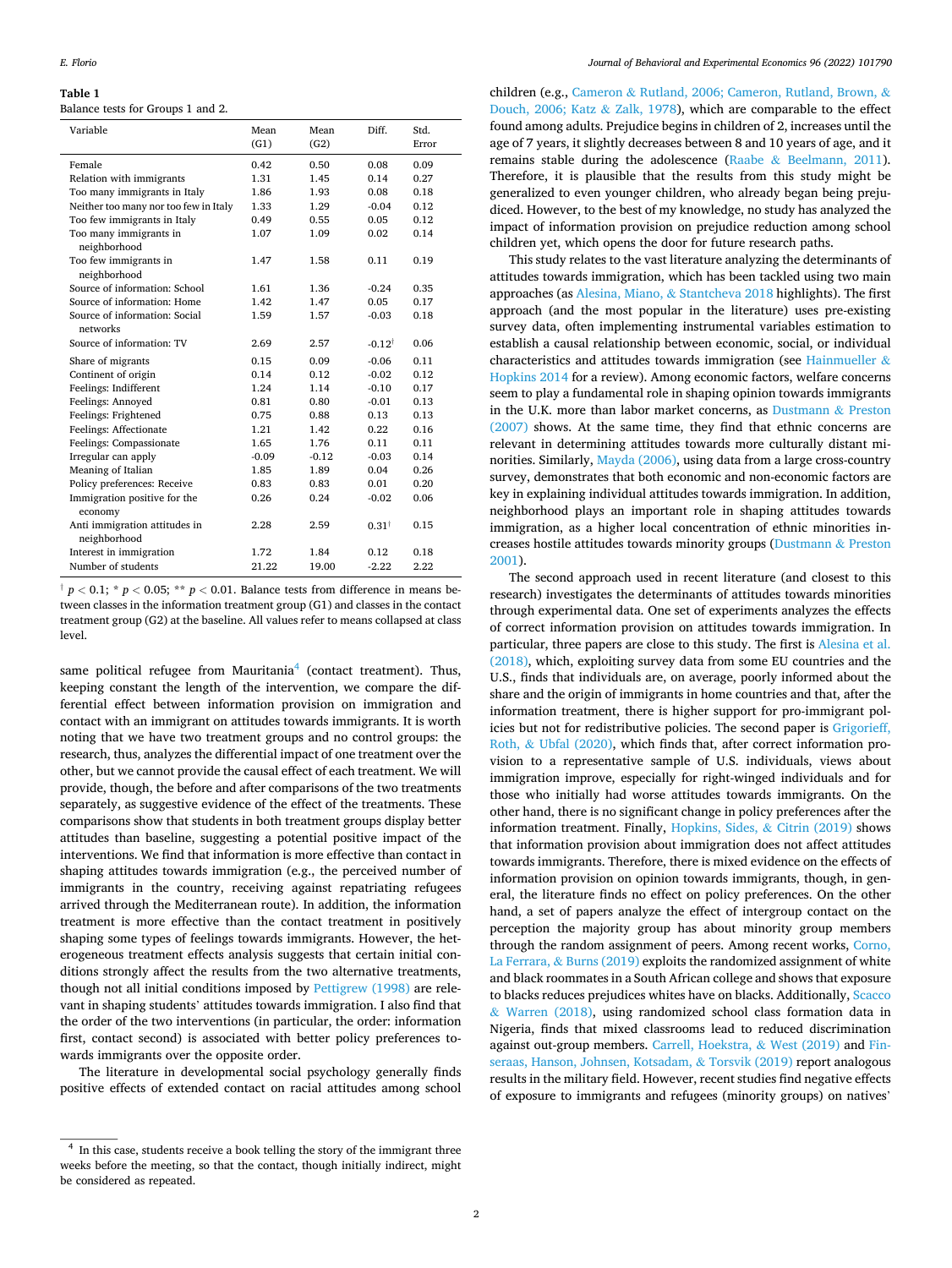<span id="page-2-0"></span>

**Fig. 1.** Notes: The Figure illustrates the average school priority scores that the group of teachers who did not participate (in blue) and the group who participated in the program (in red) attached to five different issues. (For interpretation of the references to colour in this figure legend, the reader is referred to the web version of this article.)



**Fig. 2.** Additional teachers' attitudes and priorities. Notes: Panel (a) depicts the mean of answers to the question "How important was the recent intensification of migrant inflows for schools?" on a scale from 1 (Not at all) to 5 (Very important). Panel (b) depicts the mean of the dummy variable *Respect* equal to 1 if the teacher included "Respect towards other cultures" as a value schools should pursue and 0 otherwise.

attitudes towards these groups. Adida, Laitin, & [Valfort \(2016\) Dinas,](#page-19-0)  Matakos, Xefteris, & [Hangartner \(2019\)](#page-19-0), [Hangartner, Dinas, Marbach,](#page-19-0)  Matakos, & [Xefteris \(2019\),](#page-19-0) and [Steinmayr \(2020\)](#page-20-0) all show that mere exposure to a refugee (i.e., an out-group member) increases natives' anti-immigrant sentiment and support for Far-Right parties. There are two reasons why we do not expect this mechanism to be in place in our study, and both borrow from the field of social psychology. First, the intervention mimics the extended contact hypothesis (under the form of vicarious contact) through the proposed book, which includes the narrative of the refugee's migration experience and his friendship with a young Italian, with whom he started a business. Research in the psychological literature using experimental data to assess the impact of

narrative in reducing prejudice towards minorities has found evidence that narrative (through empathy and perspective-taking) positively affects attitudes towards the out-group. The closest paper in this field is Vezzali, Stathi, & [Giovannini \(2012\)](#page-20-0), which exploits randomized assignment of different books to high-school students and finds that narrative enhances willingness to further contact with minority-group members<sup>5</sup>. Second, using a dataset of more than 515 studies,

<sup>5</sup> Other papers which exploit experimental data to assess the effect of vicarious contact on attitudes towards minority groups are  $G$ ómez & Huici (2008) and Turner, Crisp, & [Lambert \(2007\),](#page-20-0) both finding support for the extended contact theory hypothesis.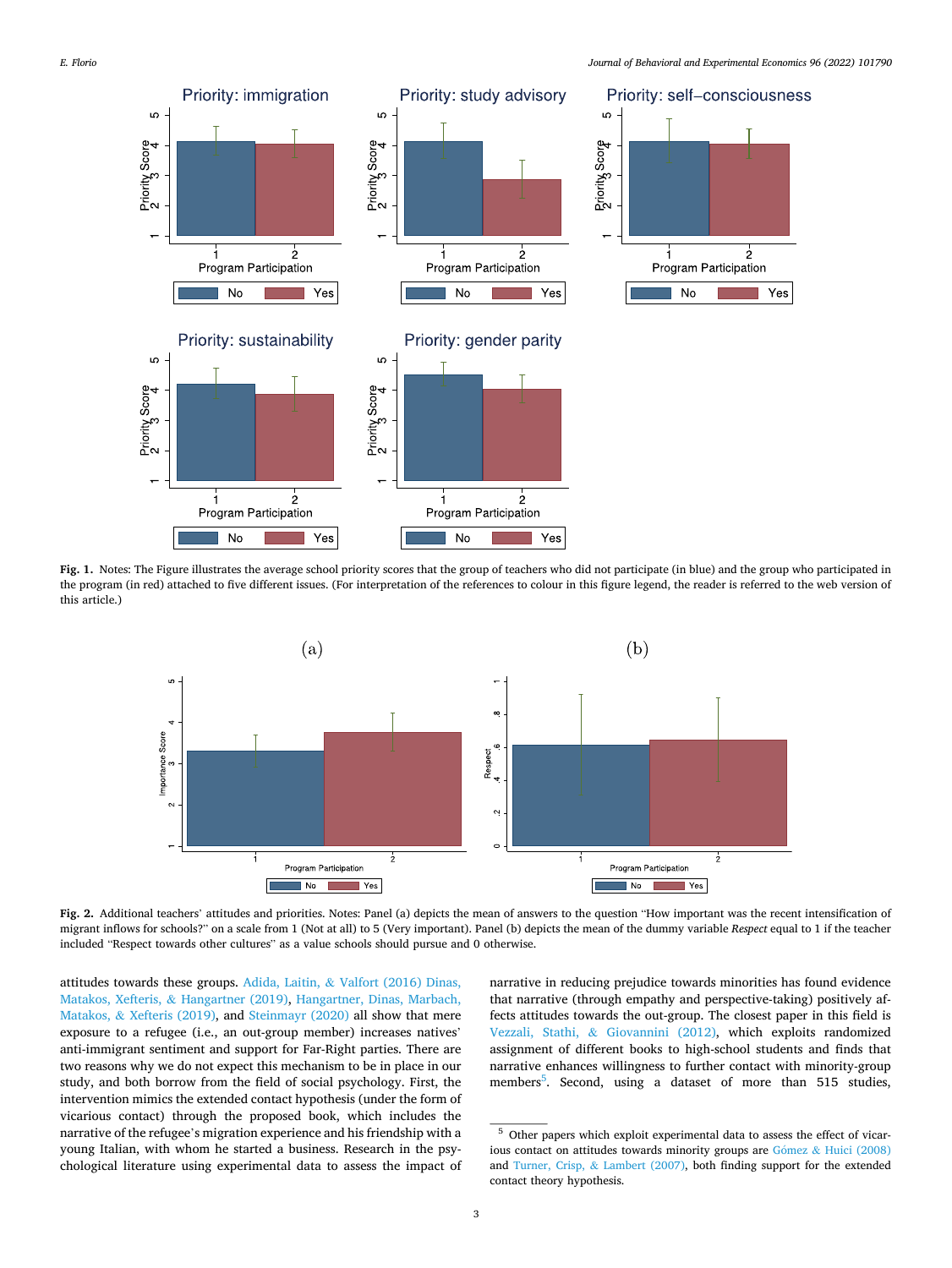<span id="page-3-0"></span>Indices and survey questions.

| Index    | <b>Ouestions</b>                                                                                                                                                                                                                                      |
|----------|-------------------------------------------------------------------------------------------------------------------------------------------------------------------------------------------------------------------------------------------------------|
| $s_{i1}$ | Which is, in your opinion, the share of migrants in the world? Which is the<br>continent of origin of the majority of migrants Do you think an irregular<br>migrant (extra-EU) can apply for a permit? Does Italy gain or lose out of<br>immigration? |

- *si*2 Do you feel indifferent about this topic? Do you feel annoyed about this topic? Do you feel frightened about this topic? Do you feel affectionate about this topic? Do you feel compassionate about this topic?
- *si*3 Do you agree with the following sentence: "In Italy, there are too many immigrants"? In your opinion, what does it mean to be an Italian? Born in Italy How would you face the phenomenon of immigrants landings in the Mediterranean Sea? Do you feel interested in the topic of immigration?

# **Table 3**

| Correlations between the indices. |  |  |  |
|-----------------------------------|--|--|--|
|-----------------------------------|--|--|--|

|          | $s_{i1}$ | $s_{i2}$ | $S_{i3}$ |
|----------|----------|----------|----------|
| $s_{i1}$ | 1.00     |          |          |
| $S_{i2}$ | $0.09*$  | 1.00     |          |
|          | (0.02)   |          |          |
| $S_{i3}$ | $0.28**$ | $0.46**$ | 1.00     |
|          | (0.00)   | (0.00)   |          |

 $\frac{1}{p}$   $p$   $<$  0.10, $\frac{1}{p}$   $<$  0.05,  $\frac{1}{p}$   $<$  0.01.



Fig. 3. Distributions of the indices. Notes: The Figure illustrates the distributions of indices  $s_{i1}$ ,  $s_{i2}$ , and  $s_{i3}$  before and after each intervention for classes having received first the information treatment relative to classes having received first the contact treatment.



**Fig. 4.** Notes: The figure shows regression coefficients from [Eq. \(2\).](#page-8-0) (a) Prior relationship with immigrants; (b) Prior attitudes towards immigration. *Strong relation* is a dummy equal to 1 if the baseline answer to the question *Which type of relationship do you have with immigrants?* is *Very strong (I am an immigrant/my parents are*  immigrants), Strong (relatives/best friends), or Ordinary (friends, distant relatives, classmates, housekeepers). Bad attitudes is a dummy equal to 1 if the baseline answer to the question *How would you face the phenomenon of ships' landings in the Mediterranean Sea?* is *By repatriating*.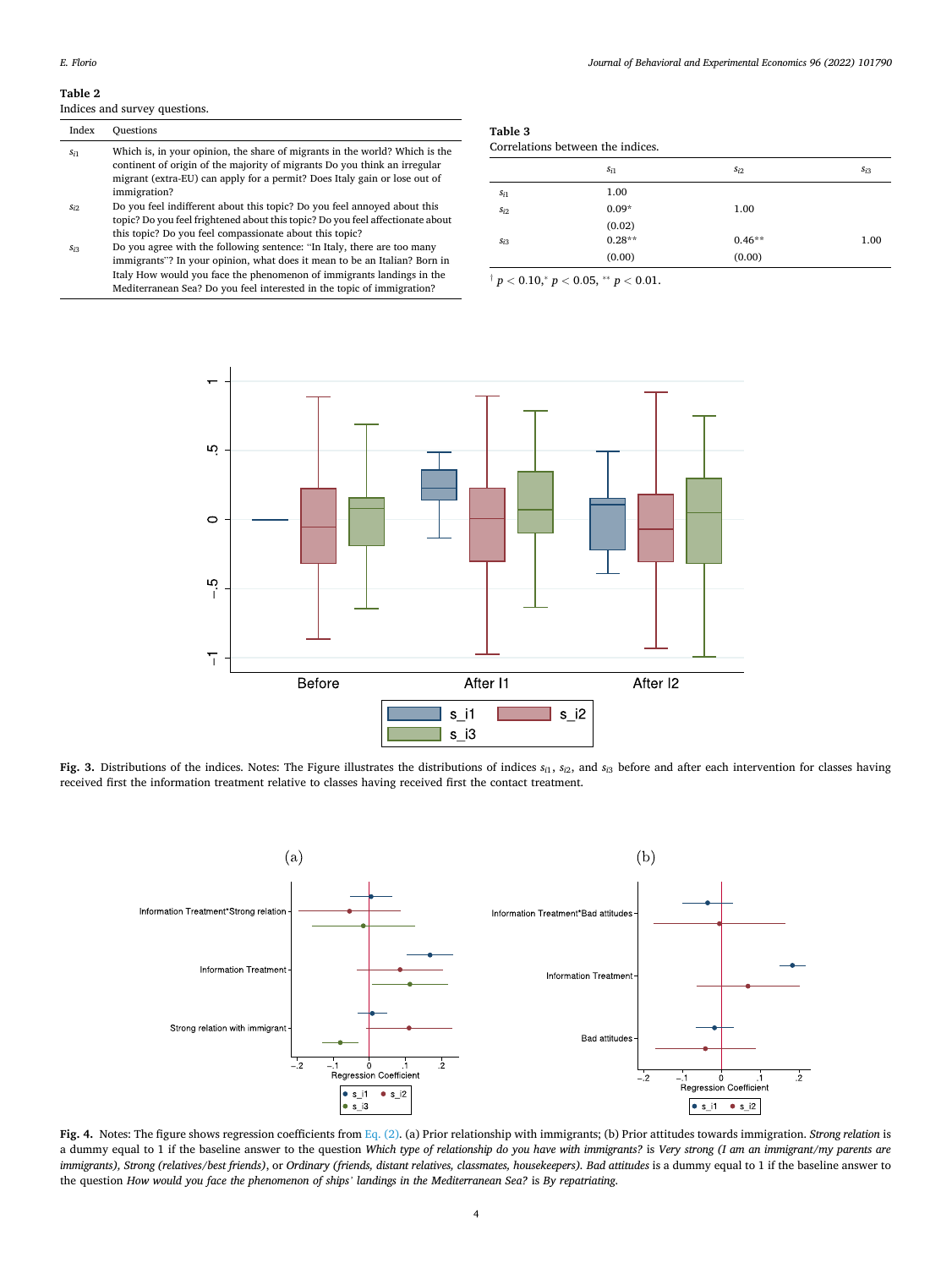<span id="page-4-0"></span>Effects on Indices.

|                              | (1)       | (2)        | (3)       |
|------------------------------|-----------|------------|-----------|
| Dependent variable:          | $S_{i1}$  | Si2        | $S_{i3}$  |
| <b>Information Treatment</b> | $0.176**$ | 0.074      | $0.103**$ |
|                              | (0.020)   | (0.047)    | (0.028)   |
| Relation with immigrants     | $-0.007$  | $-0.035**$ | $-0.018$  |
|                              | (0.007)   | (0.011)    | (0.012)   |
| Female                       | 0.015     | $-0.016$   | $-0.001$  |
|                              | (0.011)   | (0.024)    | (0.045)   |
| Controls                     | Yes       | Yes        | Yes       |
| Observations                 | 286       | 307        | 314       |
|                              |           |            |           |

 $\frac{1}{p}$  *p* < 0.10,\* *p* < 0.05, \*\* *p* < 0.01. Results from three-level mixed models with random intercepts at the school and at the class-within-school levels.  $s_{i1}$ ,  $s_{i2}$ ,  $s_{i3}$ measure changes, respectively, in the indices for knowledge about, perception of, and attitudes towards immigration, calculated following [Anderson \(2008\)](#page-19-0)  and [Grigorieff et al. \(2020\).](#page-19-0) All variables composing each index are de-meaned, standardized and weighted by the inverse variance-covariance matrix. Controls include: log mean income, population, population density, share of foreigners in student's house district and dummy for inclusive school and share of votes for the *League* (anti-immigration party) at the 2018 Parliamentary elections in school district. Standard errors clustered at school level in parentheses.

#### **Table 5**

Effects on information about immigration.

|                             | (1)                  | (2)                    | (3)                   | (4)                     |
|-----------------------------|----------------------|------------------------|-----------------------|-------------------------|
| Dependent<br>variable:      | Share of<br>migrants | Continent of<br>origin | Asylum<br>application | Immigration<br>positive |
|                             |                      |                        |                       | for the<br>economy      |
| Information<br>Treatment    | $0.155***$           | $0.347**$              | 0.022                 | $0.378**$               |
|                             | (0.026)              | (0.043)                | (0.020)               | (0.073)                 |
| Relation with<br>immigrants | $-0.008$             | $-0.007$               | $-0.052**$            | $-0.001$                |
|                             | (0.008)              | (0.008)                | (0.017)               | (0.031)                 |
| Female                      | $-0.008$             | $0.038^{\dagger}$      | 0.012                 | $-0.068$                |
|                             | (0.018)              | (0.023)                | (0.055)               | (0.071)                 |
| Controls                    | Yes                  | Yes                    | Yes                   | Yes                     |
| Observations                | 299                  | 296                    | 298                   | 305                     |

 $\frac{f}{f}$  *p* < 0.10, $\frac{f}{f}$  *p* < 0.05,  $\frac{f}{f}$  *p* < 0.01. Results from three-level mixed models with random intercepts at the school and at the class-within-school levels. Dependent variables are, respectively, the changes in answers to the questions "Which is the share of migrants in the world?, "Which is the continent of origin of the majority of migrants?, "Do you think an irregular migrant (extra-EU) in Italy can apply for a permit?, "Do you think Italy gains or loses from immigration?", where the right answer is coded as 1 and the wrong answers are coded as 0. Controls include: log mean income, population, population density, share of foreigners in student's house district and dummy for inclusive school and share of votes for the *League*  (anti-immigration party) at the 2018 Parliamentary elections in school district. Standard errors clustered at school level in parentheses.

Pettigrew & [Tropp \(2006\)](#page-19-0) shows that authority sanction (in place here, as represented by the teacher's consensus and participation in the program) has the same effect in reducing prejudice as all the other three conditions taken together.

This paper adds to the literature exploiting experimental data to analyze the determinants of attitudes towards immigration. The major contribution is that it is, to the best of our knowledge, the first paper comparing the two different treatments used in literature, namely investigating the differential effect of information provision against the contact with an immigrant on attitudes towards immigration. As aforementioned, we will exploit the randomized assignment of classes to either treatment to evaluate their differential impact of a treatment over the other. However, due to the lack of a control group, we cannot assess the causal effect of each treatment.

education policies promoting cultural diversity and global citizenship, which are among the Sustainable Development Goals<sup>6</sup> and included in the Council recommendation of 22 May 2018 on key competences for lifelong learning (Council of the European Union, 2018). As proof of its policy relevance, the program has been included among the UN SDG Good Practices<sup>7</sup> The results suggest that, when considering short-length interventions aimed at promoting cultural diversity among students, information provision might be a better treatment than a meeting with an immigrant. One limitation of this study is that it cannot give policy recommendations on longer-length interventions.

The paper is organized as follows. Section 2 describes the program and the experimental sample. [Section 3](#page-6-0) presents results from the main econometric specification. [Section 4](#page-8-0) includes some heterogeneous treatment effects implemented to analyze whether specific individual characteristics affect the differential results from the treatments. In [Section 5,](#page-9-0) we describe some robustness checks performed to validate the main results. [Section 6](#page-9-0) presents the final results after both interventions. [Section 7](#page-10-0) concludes.

#### **2. The program**

The *Sophia Cooperative* has implemented the *Confini* program8 in Rome since 2016. In 2019 (its fourth edition), it was run in 79 classes from 22 different institutes (40 middle-school classes and 39 high-school classes) on students aged between 11 and 18 years old. The program aims to make students aware of the phenomenon of immigration through different activities to better form their own opinion on this topic. The first activity is the book reading of the story of the same political refugee from Mauritania. Due to political reasons, he left his country in 2010 and emigrated to France. In 2011, he emigrated to Italy, where he has lived since then under the status of political refugee. In Italy, he became a friend of a young Italian, and the two started a business together with other young Italians. After the book reading, students meet the refugee for a two-hour session and have the opportunity to comment on his experience and ask him questions about his journey and immigration experience. The second activity is a two-hour lecture on the numbers and the figures on immigration in Italy and the world. A college student trained by the Sophia Cooperative provides classes with notions about how many people emigrate in the world, the origin countries from which the majority of migrants leave and the main destination countries, and expenditures and revenues deriving from immigrants resident in Italy. In the 2019 edition, all these statistics refer to the year 2018. Teachers are contacted to participate in the program and decide whether to participate with their class and the students carry out all their activities throughout the same scholastic year. Students are administered a questionnaire before the program implementation (*baseline*) and after both interventions (*endline*).

### *2.1. Experimental sample*

We invited a sub-group of classes to be part of an experiment, which was run in 22 out of the 79 classes, 11 middle-school classes, and 11 high-school classes. To guarantee comparability across classes, we include only last year's middle-school classes and up to third-year highschool classes in the experimental sample. Therefore, students taking

<sup>6</sup> Target 4.7 of the SDGs states that: "By 2030, ensure that all learners acquire the knowledge and skills needed to promote sustainable development, including, among others, through education for sustainable development and sustainable lifestyles, human rights, gender equality, promotion of a culture of peace and non-violence, global citizenship and appreciation of cultural diversity and of cultures contribution to sustainable development" (UN General Assembly, 2015). 7 <https://sdgs.un.org/partnerships/confini-borders>. 8 [https://www.sophiacoop.it/web/content/progetto\\_confini\\_it.php.](https://www.sophiacoop.it/web/content/progetto_confini_it.php)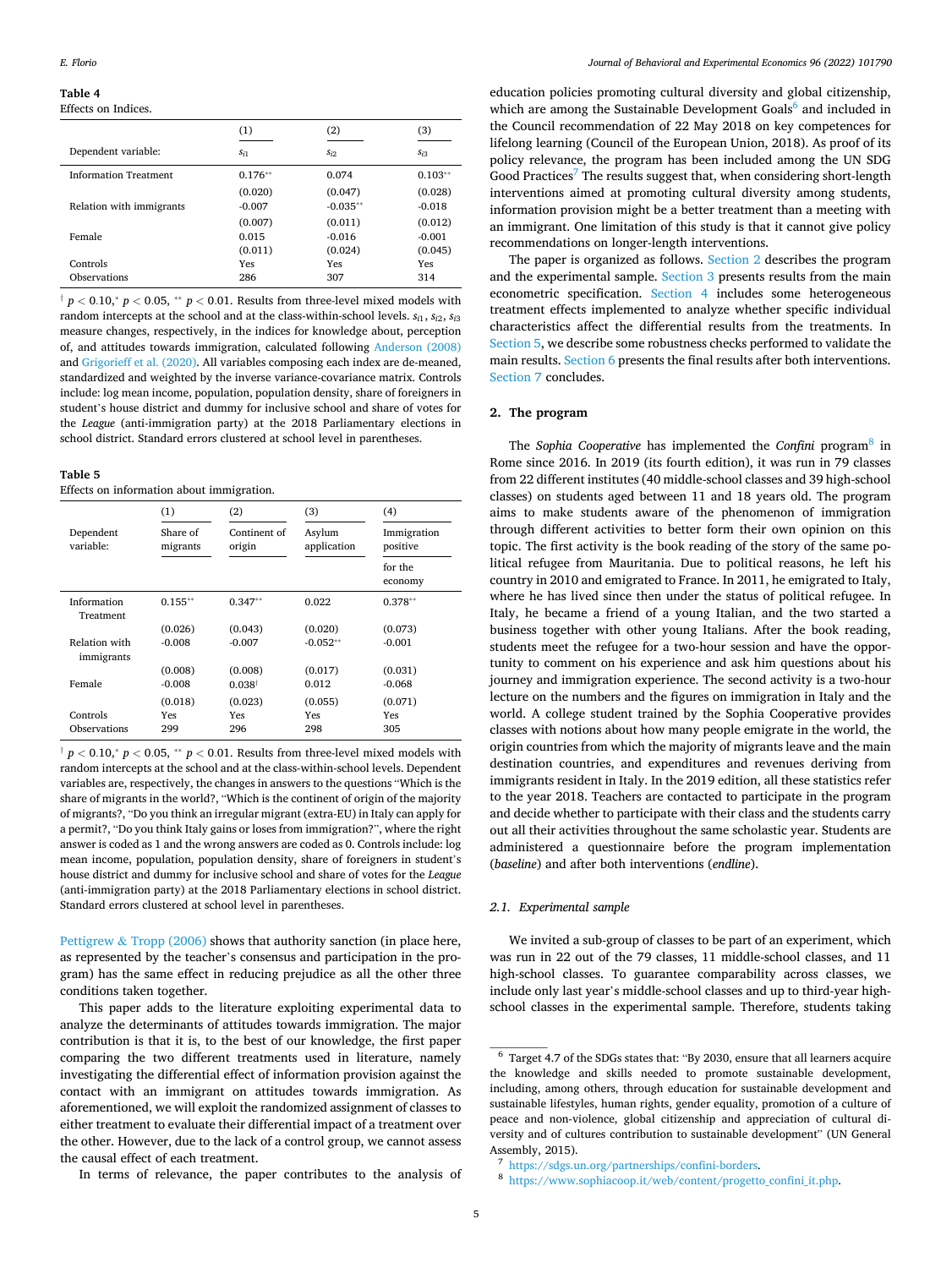#### <span id="page-5-0"></span>**Table 6**  Effects on feelings towards immigrants.

|                              | $_{\left(1\right)}$   | (2)                   | (3)                   | (4)                           | (5)                     |
|------------------------------|-----------------------|-----------------------|-----------------------|-------------------------------|-------------------------|
| Dependent variable:          | Feelings: Indifferent | Feelings: Annoyed     | Feelings: Frightened  | Feelings: Affectionate        | Feelings: Compassionate |
| <b>Information Treatment</b> | 0.075                 | $0.093*$              | 0.068                 | $0.125***$                    | $0.081^{\dagger}$       |
| Relation with immigrants     | (0.079)<br>$-0.019$   | (0.044)<br>0.009      | (0.114)<br>$-0.027$   | (0.045)<br>$-0.036^{\dagger}$ | (0.045)<br>$-0.027$     |
| Female                       | (0.032)<br>$-0.058$   | (0.049)<br>$-0.003$   | (0.052)<br>$-0.024$   | (0.020)<br>$0.069^{\dagger}$  | (0.028)<br>0.011        |
| Controls<br>Observations     | (0.076)<br>Yes<br>314 | (0.109)<br>Yes<br>312 | (0.078)<br>Yes<br>313 | (0.037)<br>Yes<br>316         | (0.056)<br>Yes<br>316   |

† *p <* 0*.*10,<sup>∗</sup> *p <* 0*.*05, ∗∗ *p <* 0*.*01. Results from three-level mixed models with random intercepts at the school and at the class-within-school levels. Dependent variables are, respectively, the changes in values going from 0 (strongly disagree) to 3 (strongly agree) for responses at questions "Do you feel...about this topic?", considering the following: *Indifferent, Annoyed, Frightened, Affectionate/Friend, Compassionate/Merciful*. The signs for variables in columns 2–4 have been switched, so that the higher the (positive) value the higher the share of students displaying more positive feelings after the treatment. Controls include: log mean income, population, population density, share of foreigners in student's house district and dummy for inclusive school and share of votes for the *League* (anti-immigration party) at the 2018 Parliamentary elections in school district. Standard errors clustered at the school level in parentheses.

#### **Table 7**

Effects on attitudes towards immigration.

|                             | (1)                    | (2)                       | (3)                    | (4)                      |
|-----------------------------|------------------------|---------------------------|------------------------|--------------------------|
| Dependent<br>variable:      | Too many<br>immigrants | Definition of<br>Italian: | Policy<br>preferences: | Interest in<br>the topic |
|                             | in Italy               | Born in Italy             | Receive                |                          |
| Information<br>Treatment    | $0.165**$              | $-0.140$                  | $0.195**$              | 0.184                    |
|                             | (0.056)                | (0.110)                   | (0.067)                | (0.172)                  |
| Relation with<br>immigrants | $-0.014$               | $-0.015$                  | $-0.066$               | $-0.055^{\dagger}$       |
|                             | (0.014)                | (0.031)                   | (0.044)                | (0.031)                  |
| Female                      | $-0.005$               | $-0.038$                  | $-0.003$               | $-0.013$                 |
|                             | (0.051)                | (0.093)                   | (0.168)                | (0.062)                  |
| Controls                    | Yes                    | Yes                       | Yes                    | Yes                      |
| Observations                | 314                    | 317                       | 317                    | 317                      |

† *p <* 0*.*10,<sup>∗</sup> *p <* 0*.*05, ∗∗ *p <* 0*.*01. Results from three-level mixed models with random intercepts at the school and at the class-within-school levels. Dependent variables are, respectively, the change in answer *born in Italy* to the question "What is, in your opinion, the definition of being an Italian?, answer to the question "How would you react to immigrant ships' landings through the Mediterranean route? (potential answers were *receiving all immigrants, receiving only political refugees, repatriating all immigrants*, which were assigned, respectively, values from 2 to 0), and answer to the question "Are you interested in the immigration topic? (potential answers were *Definitely, Sufficiently, Not much, Not at all*, with associated values ranging from 3 to 0, respectively). Controls include: log mean income, population, population density, share of foreigners in student's house district and dummy for inclusive school and share of votes for the *League* (anti-immigration party) at the 2018 Parliamentary elections in school district. Standard errors clustered at the school level in parentheses.

part in the experiment are aged between 13 and 17 years old. Unfortunately, two high-school classes did not start the project and other two high-school classes did not fill in the endline questionnaires so that the final experimental sample is composed of 18 classes, 11 from 4 middle schools and 7 from 3 high schools. All the schools are located in southern Rome (one school is in a small municipality at the border of the city province), and Appendix [Table B.1](#page-11-0) shows the distribution of students across districts (both in terms of school and house). We randomized these classes over the order of the two interventions, namely half of them first attended the information session on numbers and figures on immigration (which we will refer to as the information treatment group) and the rest of them first read the book and met the political refugee (contact treatment group). Overall, we included nine classes (for a total

| Table |  |  |
|-------|--|--|
|-------|--|--|

| Heterogeneous treatment effects: Middle- vs. High-School. |  |  |  |
|-----------------------------------------------------------|--|--|--|
|-----------------------------------------------------------|--|--|--|

|                             | (1)       | (2)              | (3)              | (4)       | (5)        | (6)       |
|-----------------------------|-----------|------------------|------------------|-----------|------------|-----------|
| Dependent<br>variable:      | $S_{i1m}$ | S <sub>i2m</sub> | S <sub>i3m</sub> | $S_{i1h}$ | $S_{i2h}$  | $S_{i3h}$ |
| Information<br>Treatment    | $0.188**$ | 0.103            | $0.088*$         | $0.190**$ | $0.043**$  | $0.137**$ |
|                             | (0.012)   | (0.085)          | (0.041)          | (0.023)   | (0.010)    | (0.011)   |
| Relation with<br>immigrants | $-0.010$  | $-0.017$         | $-0.006$         | $-0.003$  | $-0.046**$ | $-0.023$  |
|                             | (0.012)   | (0.011)          | (0.011)          | (0.006)   | (0.009)    | (0.024)   |
| Female                      | 0.001     | 0.019            | $-0.003$         | 0.041     | $-0.044*$  | 0.016     |
|                             | (0.013)   | (0.041)          | (0.071)          | (0.026)   | (0.021)    | (0.063)   |
| Controls                    | Yes       | Yes              | Yes              | Yes       | Yes        | Yes       |
| Observations                | 146       | 157              | 161              | 140       | 150        | 153       |

† *p <* 0*.*10,<sup>∗</sup> *p <* 0*.*05, ∗∗ *p <* 0*.*01. Results from three-level mixed models with random intercepts at the school and at the class-within-school levels.  $s_{i1m}$ ,  $s_{i2m}$ ,  $s_{i3m}$  are the (changes in the) indices computed on the sample of middle-school classes, *si*1*h*, *si*2*h*, *si*3*h* are the (changes in the) indices computed on the sample of high-school classes. All variables composing each index are de-meaned, standardized and weighted by the inverse variance-covariance matrix. Controls include: log mean income, population, population density, share of foreigners in student's house district and dummy for inclusive school and share of votes for the *League* (anti-immigration party) at the 2018 Parliamentary elections in school district. Standard errors clustered at the school level in parentheses.

of 370 students) in the information treatment and nine classes (for a total of 334 students) in the contact treatment group. All the experimental classes answered the questionnaire at the baseline, after the first intervention, and after the second intervention of the project (see [Fig. B.5](#page-19-0) of the Appendix). We use the change in answers between the *midline* (administered between the two interventions) and the baseline questionnaires to evaluate the differential effect of the two treatments in shaping students' attitudes towards immigration. The questionnaire included three sets of questions (for the complete questionnaire, see Appendix C): *a)* knowledge on statistical, legal, and economic aspects of migration; *b)* feelings associated to migrants; *c)* attitudes towards immigration (e.g., the definition of "Italian", policy preferences towards irregular migrants). These sets of questions are important, as we used them to build three thematic indices.

[Table 1](#page-1-0) presents balance tests for the difference in means between information and contact treatment groups. All the differences result to be negligible except for the answer on the TV frequency as a source of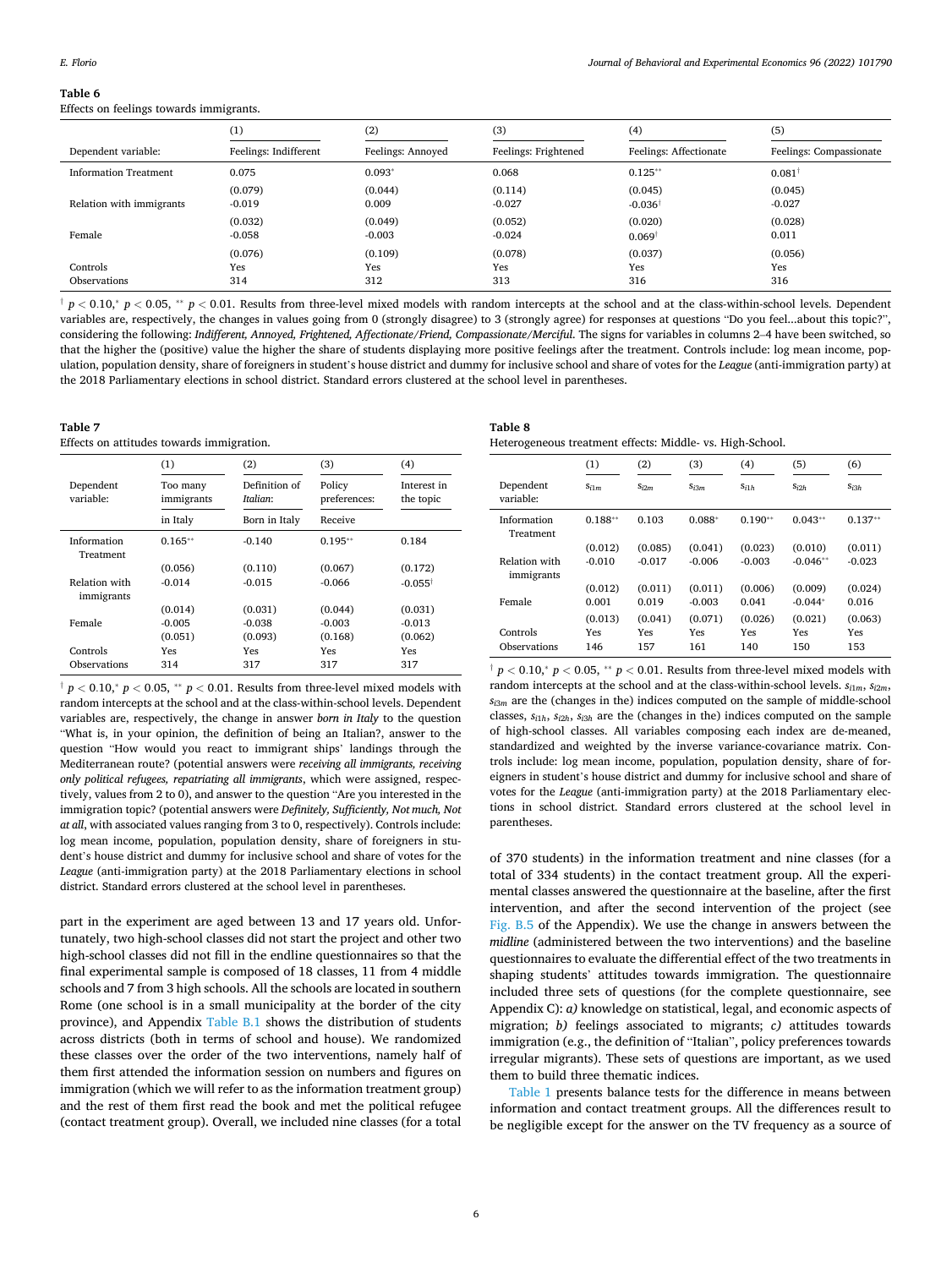<span id="page-6-0"></span>Heterogeneous treatment effects: Sex.

|                             | (1)        | (2)        | (3)        | (4)        | (5)                  | (6)              |
|-----------------------------|------------|------------|------------|------------|----------------------|------------------|
| Dependent<br>variable:      | $S_{i1f}$  | $S_{i2f}$  | $S_{i3f}$  | $S_{i1m}$  | S <sub>i2m</sub>     | S <sub>i3m</sub> |
| Information<br>Treatment    | $0.179**$  | 0.063      | 0.060      | $0.180**$  | $0.078$ <sup>t</sup> | $0.152*$         |
|                             | (0.023)    | (0.057)    | (0.057)    | (0.017)    | (0.045)              | (0.066)          |
| Relation with<br>immigrants | 0.002      | $-0.042$   | 0.025      | $-0.020**$ | $-0.021$             | $-0.039**$       |
|                             | (0.010)    | (0.031)    | (0.025)    | (0.007)    | (0.015)              | (0.013)          |
| Controls<br>Observations    | Yes<br>128 | Yes<br>136 | Yes<br>142 | Yes<br>158 | Yes<br>171           | Yes<br>172       |

 $\frac{1}{p}$  *p* < 0.10, $\frac{1}{p}$  *p* < 0.05,  $\frac{1}{p}$  *p* < 0.01. Results from three-level mixed models with random intercepts at the school and at the class-within-school levels. *si*1*<sup>f</sup>* , *si*2*<sup>f</sup>* , *si*3*<sup>f</sup>* are the (changes in the) indices computed on the sample of females,  $s_{i1m}$ ,  $s_{i2m}$ ,  $s_{i3m}$ are the (changes in the) indices computed on the sample of males. All variables composing each index are de-meaned, standardized and weighted by the inverse variance-covariance matrix. Controls include: log mean income, population, population density, share of foreigners in student's house district and dummy for inclusive school and share of votes for the *League* (anti-immigration party) at the 2018 Parliamentary elections in school district. Standard errors clustered at the school level in parentheses.

#### **Table 10**  Final results after both interventions: Information about immigration.

|                                   | (1)       | (2)      | (3)       | (4)                | (5)         |
|-----------------------------------|-----------|----------|-----------|--------------------|-------------|
| Dependent                         | $S_{i1}$  | Share of | Continent | Asylum             | Immigration |
| variable:                         |           | migrants | of origin | application        | positive    |
| Information<br>Treatment<br>first | 0.029     | 0.064    | 0.271     | $-0.057$           | 0.036       |
|                                   | (0.057)   | (0.128)  | (0.183)   | (0.042)            | (0.138)     |
| Relation with<br>immigrants       | 0.012     | $-0.004$ | $-0.003$  | $-0.022^{\dagger}$ | $-0.003$    |
|                                   | (0.010)   | (0.022)  | (0.024)   | (0.012)            | (0.032)     |
| Female                            | $0.047**$ | 0.007    | $0.151**$ | 0.044              | 0.004       |
|                                   | (0.012)   | (0.051)  | (0.055)   | (0.078)            | (0.067)     |
| Controls                          | Yes       | Yes      | Yes       | Yes                | Yes         |
| Observations                      | 252       | 263      | 260       | 261                | 267         |

† *p <* 0*.*10,<sup>∗</sup> *p <* 0*.*05, ∗∗ *p <* 0*.*01. Results from three-level mixed models with random intercepts at the school and at the class-within-school levels.  $s_{i1}$  measures changes in the index for knowledge about immigration after both interventions, calculated following [Anderson \(2008\)](#page-19-0) and [Grigorieff et al. \(2020\).](#page-19-0) All variables composing the index are de-meaned, standardized and weighted by the inverse variance-covariance matrix. Controls include: log mean income, population, population density, share of foreigners in student's house district and dummy for inclusive school and share of votes for the *League* (anti-immigration party) at the 2018 Parliamentary elections in school district. Standard errors clustered at school level in parentheses.

information on immigration, which is slightly higher for the contact treatment group, and anti-immigration attitudes in the neighborhood, which is slightly higher for the information treatment group, though both coefficients are significant only at 10% level. On average, at the baseline only 15% of the students in the information treatment group and 9% in the contact treatment group answer correctly on the share of migrants in the world, around 14 and 12%, respectively, provide a correct answer on the major continent of origin of migrants in the world, and 26 and 24%, respectively, answer correctly to the question about the economic consequences of immigration in Italy (*Does Italy gain or lose out of immigration?*, to be intended in terms of national GDP).

When considering baseline perception of immigrants, we find that students mainly show positive feelings towards immigrants (in particular, more than 50% in both groups admit feeling *compassion* towards immigrants) against negative feelings as fear or annoyance. On the other hand, only one-third of the students would receive all immigrants arriving through the Mediterranean route, while one-third of the students would repatriate all of them.

## *2.2. Teachers' Selection*

One potential threat to the generalizability of the results comes from teachers' selection into the program. Did teachers who participated in the program have different attitudes and priorities from those who did not participate? After two years from the end of the intervention, we recontacted teachers who participated in the experiment (17) and teachers who declined to participate in the program (13). We administered all the teachers a questionnaire on school priorities, values to encourage, and attitudes. First, we asked teachers to assign a score between 1 (lowest) and 5 (highest) to five different topics to express the priority each topic should have on the others as the object of teachers' programs, lectures, debates in class. [Fig. 1](#page-2-0) depicts results from the means for the two groups on the five proposed topics. There is a small negative difference in the salience of the immigration issue between teachers who participated and those who did not, with the latter group perceiving immigration as more salient than the former group, but this difference is not significant. Also, there is no significant difference in self-consciousness and sustainability issues. However, teachers who did not participate perceive study advisory on university and career choice and gender parity as slightly more salient than teachers who participated. In addition, we asked teachers if they perceive it as an opportunity for students and schools the intensification of migration inflows and proposed ten values schools should encourage students to pursue among which teachers could choose up to three. As [Fig. 2](#page-2-0) shows, there is a small difference in the perceived importance of the increase in migrants' inflows for schools but not in the likelihood to mention "Respect towards other cultures" among the values schools should encourage students to pursue. Therefore, it seems that teachers who decline to participate in the program do so not because of different values they would like to diffuse among their students, but because they prefer to give priority to other issues (as school advisory or gender parity) which they perceive as more salient than immigration.

Also, it can be that teachers who were proposed to participate in the program had on average better attitudes than other teachers. If teachers with negative attitudes towards immigration diffuse these attitudes among students, then their students will have worse baseline attitudes towards immigration. However, as we will show in [Section 4](#page-8-0) (Heterogeneous Treatment Effects), baseline attitudes towards immigration do not affect the results from the main model specification.

## **3. Results**

To assess the effectiveness of information provision about immigration relative to contact with an immigrant, we estimate the following model:

$$
y_{ijs} = \beta_0 Information Treatment_{js} + x'_{ijs}\beta_1 + u_{js} + u_s + \epsilon_{ijs}
$$
 (1)

where *yijs* is measured as the change in outcome *y* for individual *i* in class *j* of school *s*, *InformationTreatment*<sub>is</sub> is the information treatment dummy,  $x_{ijs}$  are student characteristics,  $u_{is}$  and  $u_s$  are random effects, respectively, at class-within-school and school levels. The coefficient  $\beta_0$  measures, therefore, the effect of the information treatment as compared to the contact treatment on the change in the outcome  $y_{ijs}$  after the inter-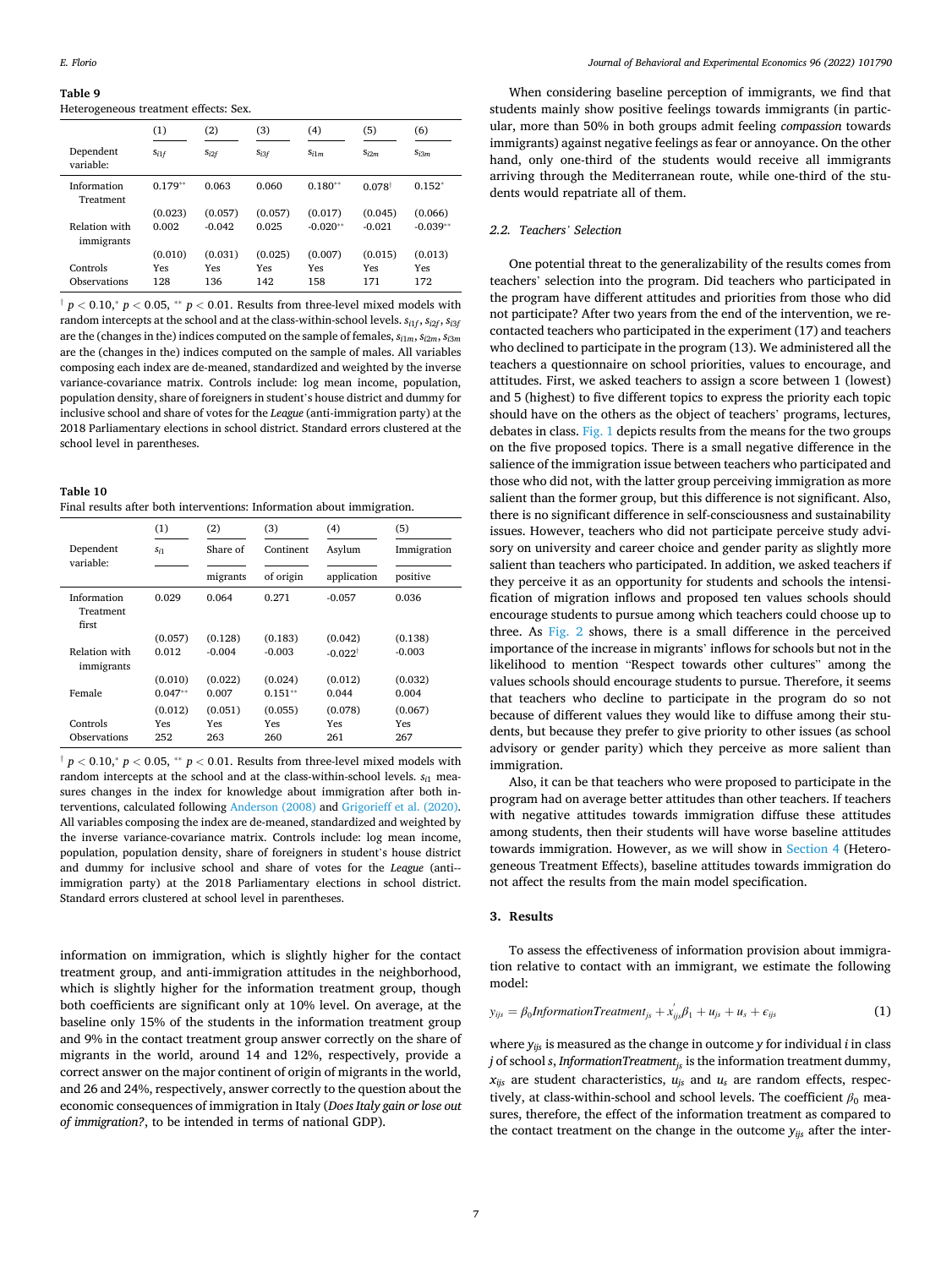<span id="page-7-0"></span>Final results after both interventions: Feelings towards immigrants.

|                             | (1)                   | (2)                   | (3)                   | (4)                   | (5)                          | (6)                              |
|-----------------------------|-----------------------|-----------------------|-----------------------|-----------------------|------------------------------|----------------------------------|
| Dependent variable:         | $S_{i2}$              | Indifferent           | Annoved               | Frightened            | Affectionate                 | Compassionate                    |
| Information Treatment first | 0.027                 | 0.202                 | $-0.021$              | $-0.164$              | 0.079                        | $0.143^{\dagger}$                |
| Relation with immigrants    | (0.079)<br>$-0.035$   | (0.202)<br>0.016      | (0.140)<br>$-0.035$   | (0.114)<br>$-0.061$   | (0.077)<br>$-0.018$          | (0.078)<br>$-0.049$ <sup>†</sup> |
| Female                      | (0.026)<br>0.001      | (0.063)<br>0.056      | (0.070)<br>$-0.129$   | (0.088)<br>$-0.082$   | (0.018)<br>$0.076^{\dagger}$ | (0.029)<br>0.078                 |
| Controls<br>Observations    | (0.021)<br>Yes<br>264 | (0.074)<br>Yes<br>269 | (0.097)<br>Yes<br>268 | (0.107)<br>Yes<br>269 | (0.042)<br>Yes<br>271        | (0.059)<br>Yes<br>271            |

 $\uparrow p < 0.10$ ,  $\uparrow p < 0.05$ ,  $\uparrow\uparrow p < 0.01$ . Results from three-level mixed models with random intercepts at the school and at the class-within-school levels. s<sub>i2</sub> measures changes in the index for feelings towards immigrants after both interventions, calculated following [Anderson \(2008\)](#page-19-0) and [Grigorieff et al. \(2020\)](#page-19-0). All variables composing the index are de-meaned, standardized and weighted by the inverse variance-covariance matrix. Controls include: log mean income, population, population density, share of foreigners in student's house district and dummy for inclusive school and share of votes for the *League* (anti-immigration party) at the 2018 Parliamentary elections in school district. Standard errors clustered at school level in parentheses.

## **Table 12**

Final results after both interventions: Attitudes towards immigration.

|                             | (1)      | (2)                 | (3)                    | (4)                 | (5)                   |
|-----------------------------|----------|---------------------|------------------------|---------------------|-----------------------|
| Dependent variable:         | $S_{i3}$ | Too many            | Definition of Italian: | Policy preferences: | Interest in the topic |
|                             |          | immigrants in Italy | Born in Italy          | Receive             |                       |
| Information Treatment first | $-0.028$ | $-0.087$            | $-0.093$               | $0.247**$           | 0.172                 |
|                             | (0.091)  | (0.257)             | (0.185)                | (0.083)             | (0.217)               |
| Relation with immigrants    | $-0.003$ | 0.009               | $-0.034$               | $-0.074$            | $-0.035$              |
|                             | (0.012)  | (0.035)             | (0.022)                | (0.054)             | (0.041)               |
| Female                      | $-0.009$ | $-0.100$            | 0.006                  | $-0.022$            | $-0.010$              |
|                             | (0.028)  | (0.109)             | (0.062)                | (0.118)             | (0.045)               |
| Controls                    | Yes      | Yes                 | Yes                    | Yes                 | Yes                   |
| Observations                | 274      | 274                 | 276                    | 276                 | 276                   |

 $\frac{1}{T} p < 0.10$ ,  $p < 0.05$ ,  $\frac{1}{T} p < 0.01$ . Results from three-level mixed models with random intercepts at the school and at the class-within-school levels.  $s_{i3}$  measures changes in the index for knowledge about immigration after both interventions, calculated following [Anderson \(2008\)](#page-19-0) and [Grigorieff et al. \(2020\).](#page-19-0) All variables composing the index are de-meaned, standardized and weighted by the inverse variance-covariance matrix. Controls include: log mean income, population, population density, share of foreigners in student's house district and dummy for inclusive school and share of votes for the *League* (anti-immigration party) at the 2018 Parliamentary elections in school district. Standard errors clustered at school level in parentheses.

vention. If, for instance, we find that when the outcome variable is  $s_{i1}$  the coefficient  $\beta_0$  is 0.10, it means that the information treatment changes  $s_{i1}$ by 10% more than the contact treatment does. In all specifications, we include gender, baseline relation with immigrants, student's house district characteristics (log mean income, population, population density, the share of foreigners), a dummy for inclusive school<sup>9</sup>, and the share of votes for the *League* party (anti-immigration and Far-Right party) at 2018 Parliamentary elections in school district<sup>10</sup>. The main outcome variables considered in the analysis are the changes in three thematic indices which have been constructed following [Grigorieff et al. \(2020\)](#page-19-0)  and [Anderson \(2008\)](#page-19-0). The indices are constructed, first, by switching signs' outcomes to have coherence across answers, then normalizing outcomes (i.e. demeaning and dividing by control groups' standard deviations), lastly by building a weighted average of outcomes for each index, using as weights the variance-covariance matrix. [Table 2](#page-3-0) summarizes the questions used to construct each index. The first index (*si*1) measures information on immigration and it can be considered as an *attention check* for the information treatment group (see [Grigorieff et al.](#page-19-0) 

[2020\)](#page-19-0). In addition, it is a check for endline knowledge about immigration of the information treatment group. It includes questions on the share and the continent of origin of migrants in the world, the process of asylum application for illegal migrants, and the net benefits the country receives from immigration. The second index (*si*2) measures students' feelings towards immigrants (considered feelings are: Indifference, Annoyance, Fear, Affection/Friendship, Compassion/Mercy). The third index (*si*3) measures attitudes towards immigration, and it covers the question "Are the immigrants in Italy too many?" and questions about the definition of *being an Italian*, policy preferences towards immigrants' landings through the Mediterranean Sea and interest in the topic of immigration. When administering the questionnaires, enumerators specified that the question "Does Italy gain or lose out of immigration?g should be intended in terms of GDP (Overall total benefits - Overall total costs). [Fig. 3](#page-3-0) shows the distribution of the indices before, after the first, and after the second interventions for the group of classes having received the information treatment first relative to classes having received the contact treatment first and [Table 3](#page-3-0) reports the correlations between the indices before the interventions. The indices are positively and significantly correlated between them, so that information on immigration, feelings towards immigrants, and attitudes towards immigration move in the same direction. Additionally, Appendix [Tables B.2](#page-11-0)–[B.4](#page-12-0) show the correlations between each index component, which are always positive for all indices.

As the experiment lacks a pure control group, we cannot assess the causal impact of each treatment. Nevertheless, it is worth analyzing the outcomes before and after each intervention to have suggestive evidence

 $^9\,$  We define a school "inclusive" if its Auto-Evaluation Report (a report which all Italian schools must compile over a set of pre-defined indicators) mentions at least two of the following indicators: a) Inclusion of disadvantaged people, disabled, foreign citizens, people with Specific Learning Disorders as priority project; b) Activities to raise awareness on the topics of diversity, inclusion, acknowledgment of stereotypes and prejudice; c) Projects aimed at including students with foreign citizenship.<br> $10$  The data sources are the Italian Ministry of the Interior and Roma Capitale.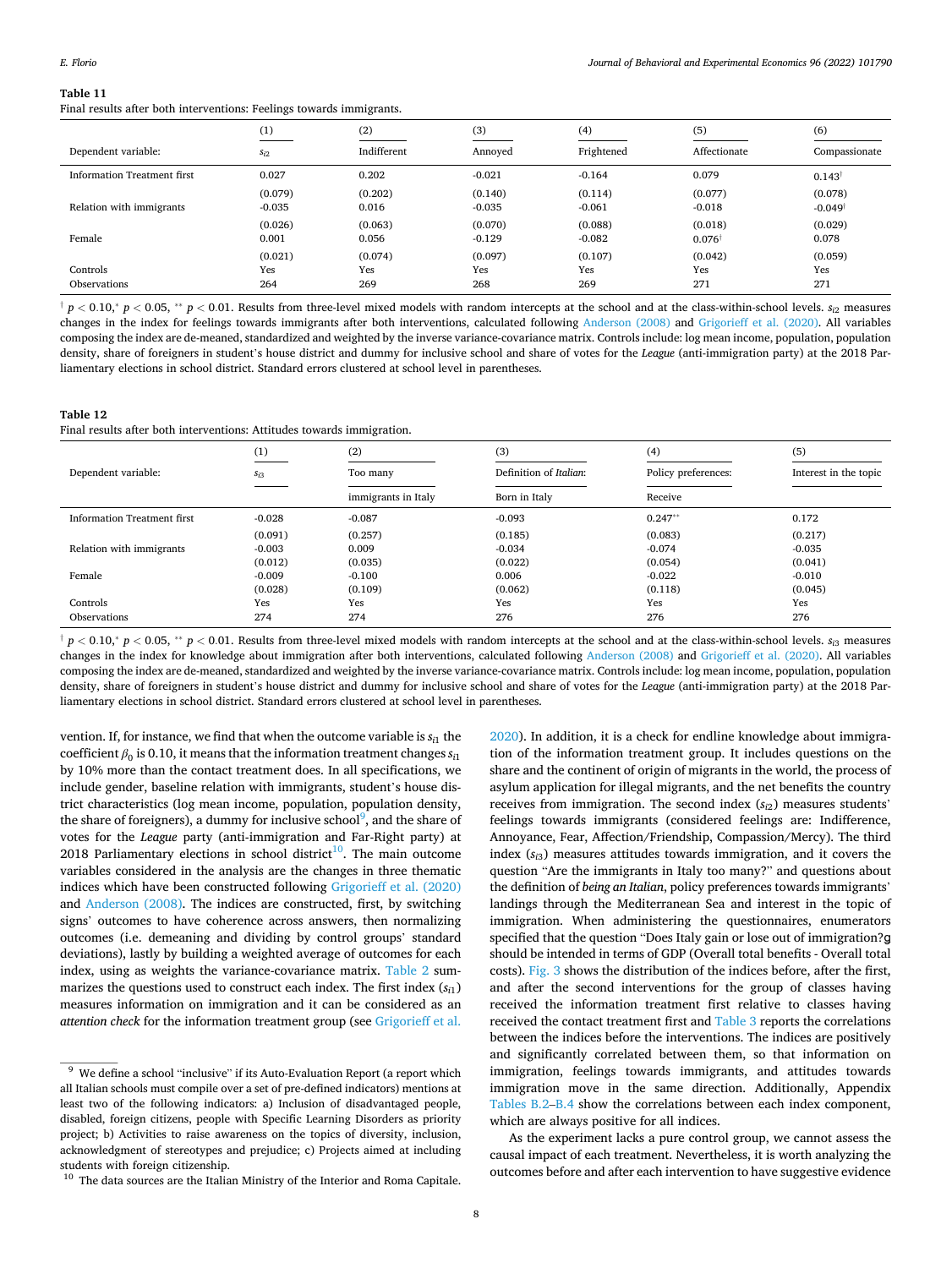<span id="page-8-0"></span>of the impacts of the interventions. Appendix [Tables B.5](#page-12-0)–[B.7](#page-14-0) show the comparisons between the outcomes before and after the first and the second interventions, separately by order of treatments. We will comment on these comparisons in the next sections.

#### *3.1. Effects on knowledge about immigration*

[Table 4](#page-4-0) shows estimation results of model [\(1\)](#page-6-0) using the indices as outcome variables. As aforementioned, *si*1 (first column of [Table 4\)](#page-4-0) is the index measuring students' knowledge about the immigration topic, and it is mainly used as an attention check for students in the information treatment group vs. students in the contact treatment group. Regression results reveal a positive effect of the information provision treatment over the contact with an immigrant on  $s_{i1}$ . When analyzing each component of  $s_{i1}$  in [Table 5](#page-4-0), it emerges that, on average, 15.5% and 34.7% more students immediately correct their information on the share and the continent of origin of the majority of immigrants, and almost 38% more students answer correctly to the question on the net benefits Italy has out of immigration. On the other hand, the coefficient of the third column of [Table 5](#page-4-0) is not significant. Appendix [Table B.5](#page-12-0) shows that, while students in the contact treatment group do not update their information on the share, the continent of origin of migrants, and the net benefits from immigration, they update their information on the asylum application process, on which they have learned through the book reading and the meeting with the immigrant.

#### *3.2. Effects on feelings towards immigrants*

The second column of [Table 4](#page-4-0) shows results from the estimation of model [\(1\)](#page-6-0) defining *si*2 as dependent variable. The table unveils a not meaning of *being Italian* nor their interest in the immigration topic. Appendix [Table B.7](#page-14-0) shows that both groups immediately perceive a lower share of immigrants in Italy and improve their attitudes towards the reception of irregular immigrants, but the updates are higher for the information treatment group (coefficient of the variable *After I1* columns (1) and (3), respectively). In addition, only students in the information treatment group show a higher interest in the immigration topic (column (4)).

#### **4. Heterogeneous treatment effects**

The previous section revealed how students respond to information provision relative to contact with an immigrant. Though not initially included in the pre-analysis plan, previous literature drove us to investigate how baseline characteristics or attitudes determine students' response to the different treatments. First, [Pettigrew \(1998\)](#page-19-0) argues that contact is more effective if in-group members already have relationships with out-group members. Thus, we investigate the differential impact of the interventions on students with (and without) strong relations with immigrants. Second, [Alesina et al. \(2018\)](#page-19-0) and [Grigorieff et al. \(2020\)](#page-19-0)  find that individuals with worse initial attitudes towards immigration are likely to update their beliefs on immigrants more than others after the information provision treatment. Therefore, we study the differential impact of the two interventions on students with worse (and better) initial attitudes towards immigration. Third, age and sex do not seem to influence the effects of intergroup contact (Pettigrew & [Tropp, 2006](#page-19-0)). We assess whether these two individual characteristics influence the differential effect of the interventions. The econometric framework used for analyzing heterogeneous treatment effects is the following:

 $y_{ijs} = \gamma_0$ *InformationTreatment<sub>js</sub>* + *γ*<sub>1</sub>*InformationTreatment<sub>js</sub>* × *I<sub>ijs</sub>* + *γ*<sub>2</sub>*I<sub>ijs</sub>* + *x*<sub>*ijsγ*3</sub> + *u<sub>js</sub>* + *u<sub>js</sub>* + *n<sub>ijs</sub>* (2)

statistically significant difference of information provision relative to the contact with an immigrant in shaping students' feelings towards immigrants. When analyzing their differential effect on each index component in [Table 6,](#page-5-0) however, we find that the information treatment shapes specific components of this index differently from contact. As already mentioned, the signs of some answers are switched to have coherence across answers. In the case of index *si*2, the signs of components 1 (Indifferent), 2 (Annoyed), and 3 (Frightened) are switched to measure more positive (and less negative) feelings towards immigrants. After the treatment, students in the information treatment group results to be significantly less annoyed, more affectionate, and more compassionate towards migrants as compared to students in the contact treatment group. Appendix [Table B.6](#page-13-0) shows that the students in the contact treatment group are less frightened by immigrants after the meeting with the immigrant while keeping the other feelings unchanged.

## *3.3. Effects on attitudes towards immigration*

Finally, results from [Table 4](#page-4-0) suggest that information provision shapes the attitudes towards immigration (third column) more than contact. This is further confirmed when considering their differential effects on each component of the index [\(Table 7\)](#page-5-0). Overall, 16.5% more students in the information treatment group change their opinion on the perceived number of immigrants in their country as compared to the contact treatment group. Also, 19.5% more students in the information treatment group express favorable policy preferences over the reception of refugees arriving through the Mediterranean route than the contact treatment group (significant at 1% level, third column of [Table 6](#page-5-0)). On the other hand, they do not differently change their ideas about the

where  $I_{ij}$  is a dummy for the pre-specified baseline students' characteristics or attitude, whereas  $y_{ijs}$  is measured as one of the indices  $s_{ik}$ . We estimate this equation separately for each group of interest. As in [Gri](#page-19-0)[gorieff et al. \(2020\)](#page-19-0), the overall effect on each group of interest is given by  $\gamma_0 + \gamma_1$ . *Prior relations with immigrants* The first heterogeneous treatment effect considered includes prior relations with immigrants, measured as *strong* if the student has family members, friends, or classmates who emigrated from other countries and *weak* if the student has distant or no relations with immigrants. Results from regressions in [Section 3](#page-6-0) show that initial relations with immigrants are negatively correlated with the changes in all the indices. As [Fig. 4](#page-3-0) panel *a)* suggests, the coefficients are not different for students who reported having initial strong relations with immigrants for indices  $s_{i1}$  and  $s_{i3}$ . A small difference is reported in the change in index  $s_{i2}$ , with the difference between treatments being smaller (and almost disappearing) for students with strong initial relationships with immigrants, but it is not statistically significant. Thus, contact and information have the same effect in shaping attitudes towards immigration when the individual has initial strong relations with immigrants.

In addition, we investigate whether the are differences in responses to the two interventions based on the number of immigrants in the neighborhood. [Pettigrew \(1998\)](#page-19-0) argued that neighborhoods with a higher number of out-group members positively shape in-group members' responses to intergroup contact. Dustmann & [Preston \(2001\)](#page-19-0), instead, find that a higher number of immigrants in the neighborhood has negative consequences on natives' attitudes towards immigration. [Fig. B.6](#page-19-0) reveals that students living in high-immigration neighborhoods (which are defined as a dummy equal to 1 if the share of resident foreigners is larger than the average share of resident foreigners in Rome)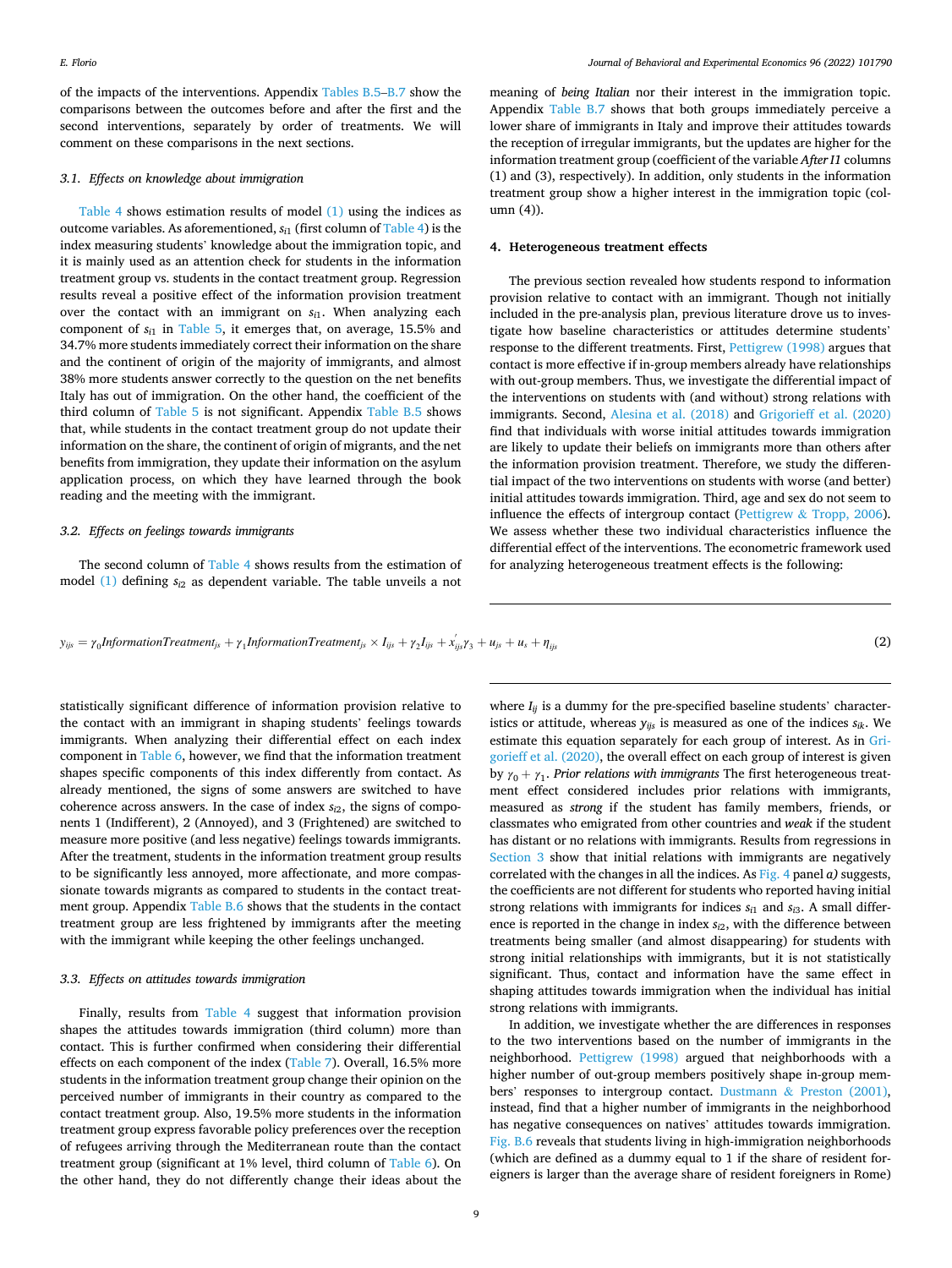<span id="page-9-0"></span>do not respond differently to the interventions in terms of indices.

*Baseline attitudes towards immigration* Additionally, following [Gri](#page-19-0)[gorieff et al. \(2020\)](#page-19-0), we consider how prior attitudes towards immigration influence findings from the main regressions. [Fig. 4](#page-3-0) panel *b)*  presents coefficients from model [2](#page-8-0) when measuring *Iij* as 1 if initially the student had *negative* attitudes towards immigrants (i.e. responding *By repatriating* to the question *How would you face the phenomenon of ships' landings in the Mediterranean Sea?*). Dependent variables are the changes in indices  $s_{i1}$  and  $s_{i2}$ . As the figure illustrates, initial attitudes towards immigrants do not significantly affect how students respond to the information provision relative to contact with an immigrant.

*Age and sex* We repeat the analysis of the differential effect of the information provision vs. contact by age. Since we do not have students' age, we adopt the school type (high- vs. middle-school) as a proxy of the age. We report results from this heterogeneous treatment effects analysis in [Table 8](#page-5-0). The main effect on indices  $s_{i1}$  and  $s_{i3}$  is comparable across school types in terms of significance. However, the coefficients on these two indices are larger for high-school (older) students. On the contrary, results on  $s_i$ <sup>2</sup> are different. The information treatment is more effective than contact only for high-school students. Namely, information is more effective than contact in shaping not only knowledge on and attitudes towards immigration, but also feelings associated with immigrants for older students. On the other hand, the differences in the change of indices *si*2 and *si*3 between the two interventions are less pronounced for younger students. I analyze heterogeneous treatment effects by sex in [Table 9](#page-6-0). Interestingly, the main results on changes in indices  $s_{i2}$  and  $s_{i3}$ hold only for males. Instead, I do not find differences between the two interventions in shaping feelings and attitudes towards immigrants for females. These results suggest that sex and age make one intervention more effective than the other in shaping students' opinions towards immigration.

#### **5. Robustness checks**

One concern arising from the intervention is that the *immigrant-specific* treatment considered in the paper might drive the results. If this is the case, then the results from the paper cannot be generalized to other migrants. To test for this possibility, I use data from endline questionnaires administered to students who took part in alternative (nonexperimental) versions of the intervention. Some classes, in particular, after having read and met the considered political refugee from Mauritania, read a book on the immigration experience of another migrant $11$  and met him for two hours. Other classes, instead, after having read and met the refugee from Mauritania, met another migrant $12$  for a two-hour testimony about personal migration experience and Q&A session. As the endline questionnaires administered to these classes asked for the students' satisfaction in each part of the program $^{13}$ I use these data to recover the difference in satisfaction between the book reading on (or meeting with) the considered immigrant vs. the book reading on (or meeting with) the other migrant. [Table B.8](#page-14-0) includes one-sample t-tests on the differences in satisfaction levels. As the t-statistics and the p-values show, we cannot reject the hypothesis that the difference is significantly different from zero at all conventional levels in both cases so that the considered immigrant is likely to do at least no worse than the other immigrant.

To validate the main effects found in [Section 3](#page-6-0), we repeat the

estimation of model [\(1\)](#page-6-0) by computing the indices excluding students who reported to have a migratory background (we exclude from the sample 6% of students, who declared to be immigrant or to have a parent who is an immigrant). [Table B.9](#page-15-0) in the Appendix illustrates the results, which confirm the main conclusions drawn from the baseline model. Also, in the first column of [Table B.10,](#page-15-0) we compute the index  $s_{i3}$  by including answers to the questions "Do you agree that...In Italy there are neither too many nor too few immigrants?" and "Do you agree that...In Italy there are too few immigrants?" instead of question "Do you agree that...In Italy there are too many immigrants?" (inverted so as to compute the index following Anderson, 2008). The sample of students is the same as in the baseline results. The other columns report results from substituting the values assigned to answers from question on how to face immigrants' landings with dummies equal to 1 if the answer was, respectively, *By hosting all migrants, By hosting only political refugees, By repatriating* (in this latter case the variable has been inverted following [Anderson 2008](#page-19-0)). In all cases (and, most notably, in the case of *si*3*polref*), the differential effect of the information treatment is positive relative to the contact treatment.

Finally, we re-estimate Eq.  $(1)$  using a Least Squares regression with class fixed effects as an alternative model specification on all the outcomes (see [Tables B.11](#page-15-0)–[B.14](#page-16-0)) and we find similar results like the ones from the preferred model specification.

#### **6. Final results after both interventions**

As aforementioned, Appendix [Tables B.5](#page-12-0)–[B.7](#page-14-0) show the comparisons of the outcomes before, after the first, and after the second intervention. Therefore, the coefficients for the variable *After I2* provide suggestive evidence $^{14}$  of the effect of the program after both the interventions compared to the baseline results. We also report the results from t-tests (and relative p-values) on the difference in means between the two interventions for each outcome. Students in both groups update their information on immigration after the two interventions (coefficient of the variable *After I2* in Appendix [Table B.5\)](#page-12-0), and the information update remains even two months after the information treatment (for the group having received the information treatment first). Students report only slight differences in their feelings towards immigrants after the program: students having received the information treatment first show more affection towards migrants after the interventions, whereas students having received the contact treatment first show less fear, more affection, and less compassion towards migrants. Students in both groups reveal some change in their attitudes towards immigration after the two interventions (coefficient of the variable *After I2* in Appendix [Table B.7](#page-14-0)): they perceive a lower number of immigrants in their country and are more interested in the topic after both interventions. Also, students who received the information treatment first show improved policy preferences towards irregular immigrants' reception after the two interventions.

It is important, thus, to analyze whether one order of the interventions is better than the other. To assess whether the order of the interventions has a differential impact on the final outcomes, we consider the change in all outcomes after both interventions compared to the initial outcomes. [Tables 10](#page-6-0)–[12](#page-7-0) present the results. The order of the interventions does not seem to matter for the index *si*1. Both groups do not present statistically significant differences in the index  $s_{i1}$  and its components [\(Table 10](#page-6-0)). As [Table 11](#page-7-0) shows, the order of the two interventions seems to (weakly) matter only for one component of index *si*2, as students who first received the information treatment and then the contact treatment report a positive and significant coefficient over the other order of interventions. As previously mentioned, this is due to a decrease in compassion felt by students who received the contact

 $^{11}\,$  This time the migrant is from Bangladesh and emigrated to Italy for economic reasons.<br><sup>12</sup> These classes could meet one out of four migrants, one of them from

Albania, one from Senegal, one from Somalia, and the migrant from Bangladesh.

<sup>13</sup> The questionnaires included the questions "Did you like the book on *(the considered immigrant)*'s experience? and "Did you like the meeting with *(the considered immigrant)*? Answers ranged from 0 (Not at all) to 3 (Very much).

 $^{14}\,$  Due to the lack of a control group, we cannot assess the causal impact of the program.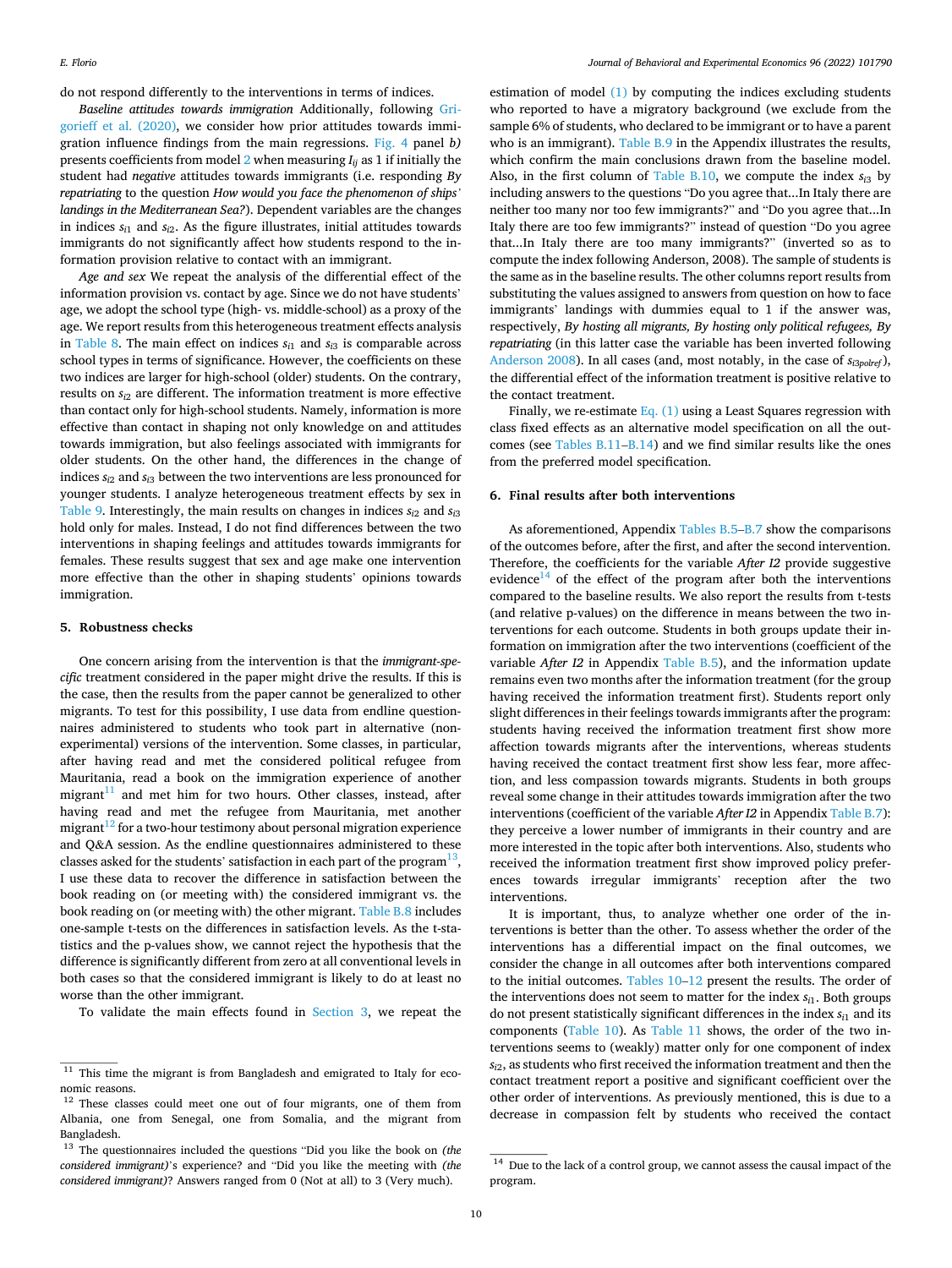<span id="page-10-0"></span>treatment first. There are no other systematic differences in index  $s_{i2}$  and its components. Finally, students who received the information treatment first display better policy preferences towards migrants than the other group of students (significant at 1% level), whereas the two groups do not differ in the other components of index *si*3 [\(Table 12\)](#page-7-0). Therefore, these results suggest that the order of the interventions has some effects on the change in compassion and policy preferences towards immigrants (with the order information treatment first-contact treatment second prevailing on the other), but it does not impact the indices overall.

## **7. Conclusion**

Using data from a randomized experiment in schools in Rome, we provide evidence of the differential effect of information provision on the immigration topic vs. repeated contact with a political refugee. We find that once received the information treatment, students update their knowledge about immigration. Information is more effective relative to contact in shaping students' attitudes towards immigration and, in particular, policy preferences and the perceived number of immigrants in the country. Also, the information treatment shapes feelings associated with migrants more than the contact treatment does. When considering the role played by individual characteristics in the analysis, we find that the main differential effects of information vs. contact are

driven by males. The effect is slightly larger for high-school (i.e., older) students, whereas initial relations with immigrants and initial attitudes towards immigration do not matter. These results shed light on the initial conditions that might make one treatment more effective than the other in shaping attitudes and feelings towards immigrants. Finally, the order of the interventions has some effects on policy preferences and feelings of compassion towards immigrants, with the order information first-contact second prevailing on the opposite order.

## **Acknowledgments**

I am deeply grateful to Erik Conte, Xavier Debanne and the *Sophia Cooperative* for access to and assistance with the data. I would like to thank Mor Amar, teachers and students who took part to the experiment. I thank the Associate Editor Oliver Kirchkamp and two anonymous referees for their useful comments and suggestions. The author declares that she has no conflict of interest. The author received no financial support for the research, authorship, and publication of this article. Ethics approval was not required for this study. The author confirms that the data supporting the findings of this study are available within the supplementary material. The experiment is registered in the AEA RCT Registry (AEARCTR-0008160).

#### **Appendix A. Definition of variables**

| Variable                                                                | Ouestion                                                                                                                                   | Description                                                                                                                                                                                                                                                           |
|-------------------------------------------------------------------------|--------------------------------------------------------------------------------------------------------------------------------------------|-----------------------------------------------------------------------------------------------------------------------------------------------------------------------------------------------------------------------------------------------------------------------|
| Female                                                                  | Gender                                                                                                                                     | Coded as 1 for female and 0 for male                                                                                                                                                                                                                                  |
| Relation with immigrants                                                | Which type of relationship do you have with<br>immigrants?                                                                                 | Coded as 4 for very strong (if the student or her parents are immigrants), 3<br>for strong (relatives or best friends), 2 for ordinary (friends, distant<br>relatives, classmates, housekeepers), 1 for distant (acquaintances), 0 for<br>no relation with immigrants |
| Too many\Too few\Nor too many neither too<br>few in Italy               | Do you agree with the following sentences?                                                                                                 | Coded as 3 for strongly agree, 2 for agree, 1 for disagree, 0 for strongly<br>disagree                                                                                                                                                                                |
| Too many\Too few\Nor too many neither too<br>few in neighborhood        | Do you agree with the following sentences?                                                                                                 | Coded as 3 for strongly agree, 2 for agree, 1 for disagree, 0 for strongly<br>disagree                                                                                                                                                                                |
| Source of information: School\Home\ Social<br>networks\TV               | How often do you hear about immigration issues in<br>the following contexts?                                                               | Coded as 3 for strongly agree, 2 for agree, 1 for disagree, 0 for strongly<br>disagree                                                                                                                                                                                |
| Share of migrants                                                       | Which is, in your opinion, the share of migrants in the<br>world?                                                                          | Coded as 1 for less than 5% and 0 for 10%\ between 20% and 50%\more<br>than 50%                                                                                                                                                                                       |
| Continent of origin                                                     | Which is the continent of origin of the majority of<br>migrants?                                                                           | Coded as 1 for Asia and 0 for Africa\America\Europe                                                                                                                                                                                                                   |
| Feelings: Indifferent\Annoyed\Frightened\<br>Affectionate\Compassionate | Do you feel Q about this topic?                                                                                                            | Coded as 3 for strongly agree, 2 for agree, 1 for disagree, 0 for strongly<br>disagree                                                                                                                                                                                |
| Policy preferences: Receive                                             | How would you face the phenomenon of immigrants<br>landings in the Mediterranean Sea?                                                      | Coded as 2 for By hosting all migrants, 1 for By hosting only political<br>refugees, 0 for By repatriating                                                                                                                                                            |
| Immigration positive for the economy                                    | Do you think Italy wins or loses from immigration?                                                                                         | Coded as 1 for wins and 0 for loses                                                                                                                                                                                                                                   |
| Anti-immigration attitudes in neighborhood                              | Repatriations are the only way to save human lives<br>and avoid an invasion. How many of your neighbors<br>would agree with this sentence? | Coded as 4 for Almost everyone, 3 for More than a half, 2 for Less than a<br>half, 0 for Very few                                                                                                                                                                     |
| Interested                                                              | Are you interested in the topic of immigration?                                                                                            | Coded as 3 for Definitely, 2 for Sufficiently, 1 for Not much, 0 for Not at all                                                                                                                                                                                       |

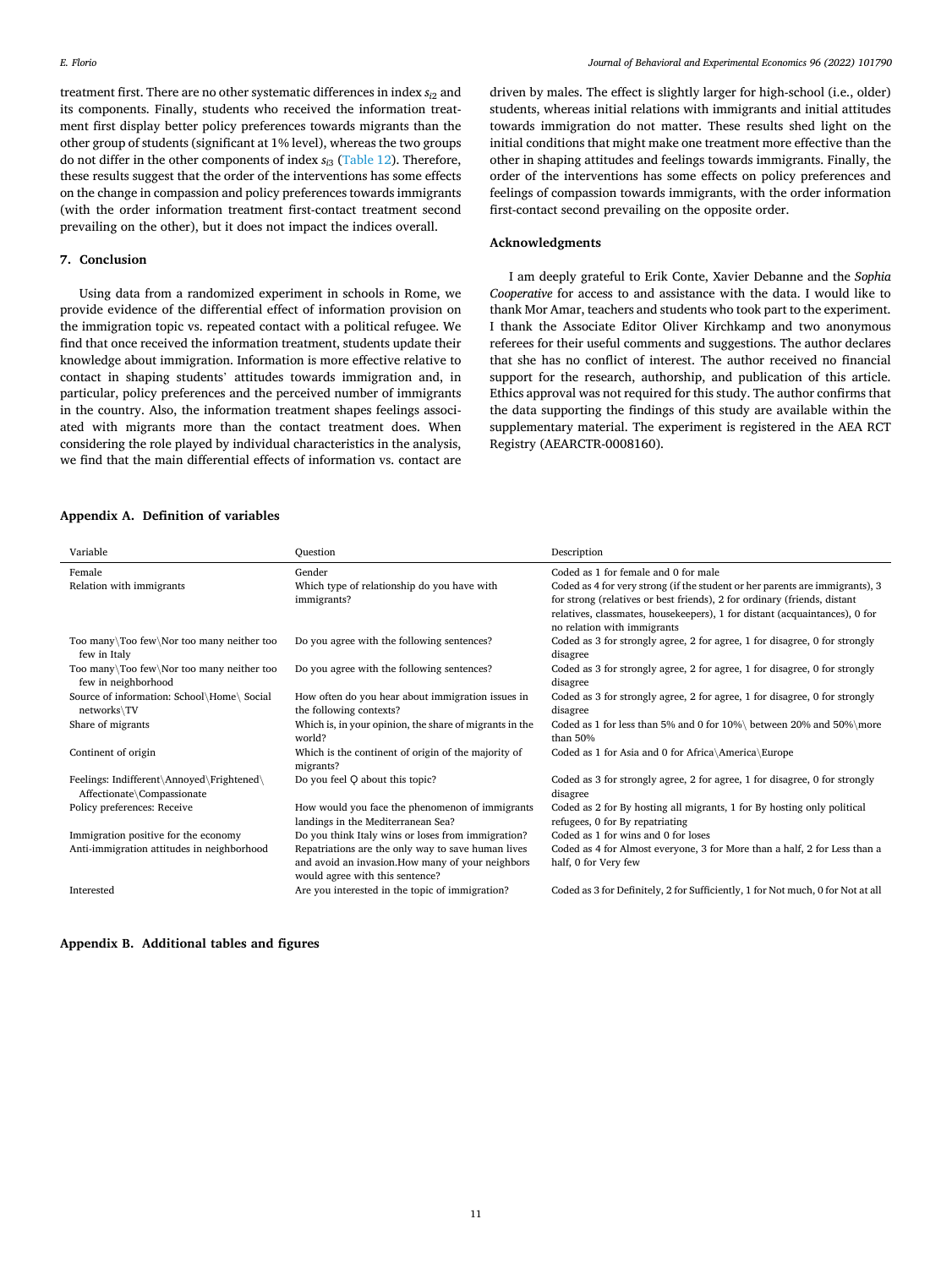| School District       | Number of students |
|-----------------------|--------------------|
| I                     | 76                 |
| IX                    | 283                |
| VII                   | 156                |
| XI                    | 67                 |
| XIII                  | 51                 |
| Albano Laziale        | 71                 |
| Total                 | 704                |
| <b>House District</b> | Number of students |
| T                     | 41                 |
| П                     | 11                 |
| IX                    | 236                |
| VI                    | 21                 |
| VII                   | 127                |
| VIII                  | 18                 |
| X                     | 18                 |
| XI                    | 57                 |
| XII                   | 14                 |
| XIII                  | 13                 |
| XIV                   | 12                 |
| Albano Laziale        | 58                 |
| Other                 | 23                 |
| Total                 | 649                |

<span id="page-11-0"></span>**Table B.1**  Distribution of students across districts.

The table shows the distribution of students in terms of both school (first panel) and house district. Roman numbers stand for the district within the municipality of Rome, whereas *Albano Laziale* is a small municipality at the southern border of the city province.

## **Table B.2**

Correlations between index components: *si*1.

|                                          | Share of<br>migrants | Continent<br>of origin | Asylum<br>application | Immigration<br>positive |
|------------------------------------------|----------------------|------------------------|-----------------------|-------------------------|
| Share of migrants<br>Continent of origin | 1.00<br>$0.52**$     | 1.00                   |                       |                         |
|                                          | (0.00)               |                        |                       |                         |
| Asylum application                       | $0.09*$              | 0.03                   | 1.00                  |                         |
|                                          | (0.02)               | (0.47)                 |                       |                         |
| Immigration positive                     | $0.31**$             | $0.27**$               | $0.17**$              | 1.00                    |
|                                          | (0.00)               | (0.00)                 | (0.00)                |                         |

 $\frac{1}{p}$  < 0.10,\* *p* < 0.05, \*\* *p* < 0.01.

## **Table B.3**

Correlations between index components: *si*2.

| $\mathbf{r}$                               | $\overline{\phantom{0}}$ |                      |                         |                           |                            |
|--------------------------------------------|--------------------------|----------------------|-------------------------|---------------------------|----------------------------|
|                                            | Feelings:<br>Indifferent | Feelings:<br>Annoved | Feelings:<br>Frightened | Feelings:<br>Affectionate | Feelings:<br>Compassionate |
| Feelings: Indifferent<br>Feelings: Annoyed | 1.00<br>$0.20**$         | 1.00                 |                         |                           |                            |
| Feelings: Frightened                       | (0.00)<br>0.03           | $0.27**$             | 1.00                    |                           |                            |
| Feelings: Affectionate                     | (0.45)<br>$0.23**$       | (0.00)<br>$0.38**$   | $0.17**$                | 1.00                      |                            |
| Feelings: Compassionate                    | (0.00)<br>$0.26**$       | (0.00)<br>$0.34**$   | (0.00)<br>0.02          | $0.37**$                  | 1.00                       |
|                                            | (0.00)                   | (0.00)               | (0.52)                  | (0.00)                    |                            |

 $\frac{1}{p}$  *z* 0*.*10,\* *p* < 0*.*05, \*\* *p* < 0*.*01.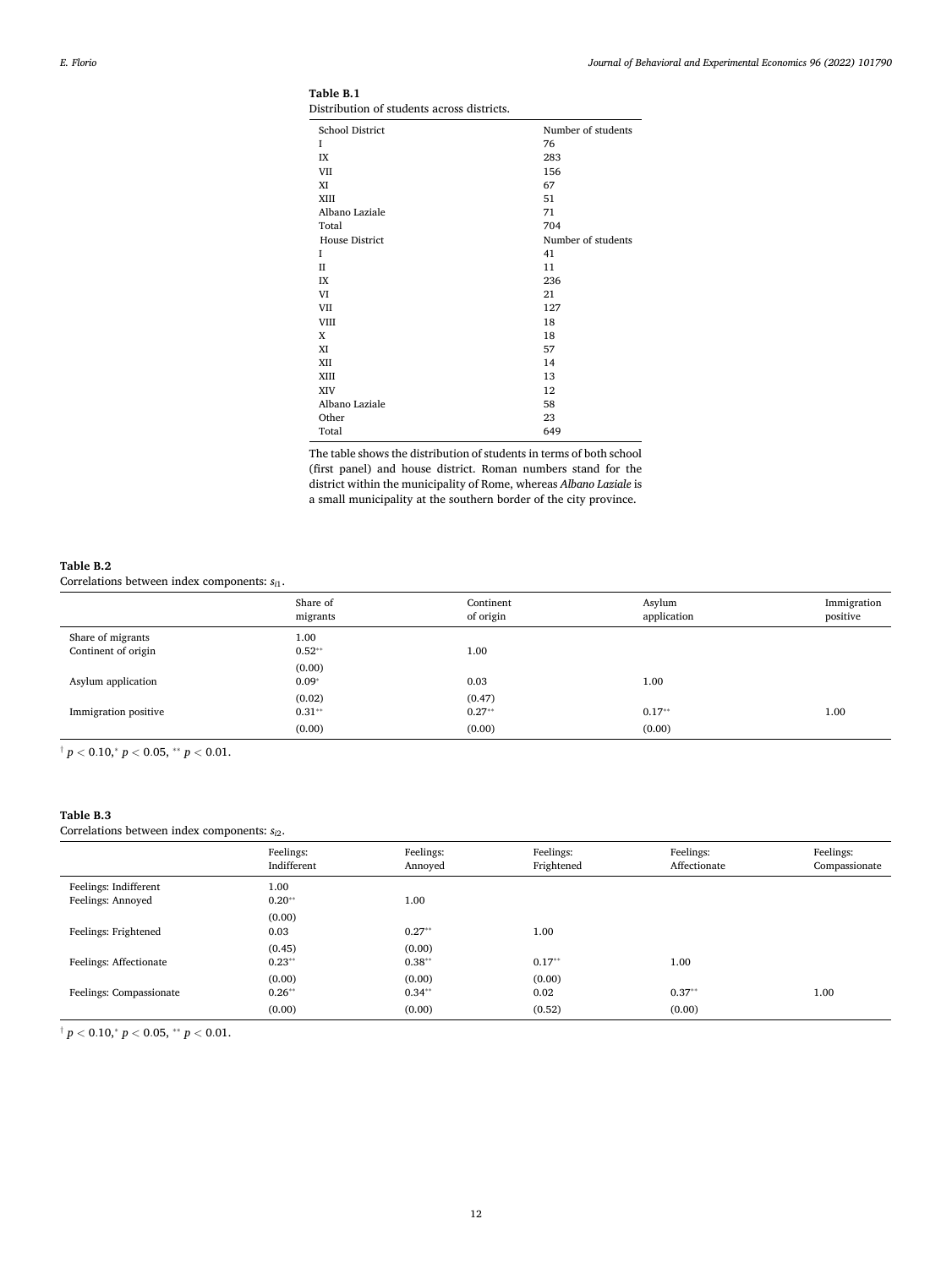<span id="page-12-0"></span>Correlations between index components: *si*3.

|                                 | Too many<br>immigrants in Italy | Definition of Italian:<br>Born in Italy | Policy preferences:<br>Receive | Interest in the topic |
|---------------------------------|---------------------------------|-----------------------------------------|--------------------------------|-----------------------|
| Too many immigrants<br>in Italy | 1.00                            |                                         |                                |                       |
| Definition of Italian:          | 0.05                            | 1.00                                    |                                |                       |
| Born in Italy                   | (0.22)                          |                                         |                                |                       |
| Policy preferences:             | $0.37**$                        | $0.06^{\dagger}$                        | 1.00                           |                       |
| Receive                         | (0.00)                          | (0.11)                                  |                                |                       |
| Interest in the topic           | $0.16***$                       | $0.06^{\dagger}$                        | $0.23**$                       | 1.00                  |
|                                 | (0.00)                          | (0.12)                                  | (0.00)                         |                       |

 $\frac{1}{p}$   $p$  < 0.10, $\frac{1}{p}$   $p$  < 0.05,  $\frac{1}{p}$   $p$  < 0.01.

## **Table B.5**

Comparison before-after: Components of index *si*1.

|                                  | <b>Information Treatment first</b> |                                |                    |                                         |  |
|----------------------------------|------------------------------------|--------------------------------|--------------------|-----------------------------------------|--|
|                                  | (1)                                | (2)                            | (3)                | (4)                                     |  |
|                                  | Share of migrants                  | Continent of origin            | Asylum application | Immigration positive                    |  |
|                                  |                                    |                                |                    | for the economy                         |  |
| After I1                         | $0.647**$                          | $0.783**$                      | $0.071*$           | $0.482**$                               |  |
|                                  | (0.128)                            | (0.060)                        | (0.032)            | (0.054)                                 |  |
| After I2                         | $0.537**$                          | $0.711**$                      | 0.043              | $0.408**$                               |  |
|                                  | (0.083)                            | (0.068)                        | (0.031)            | (0.062)                                 |  |
| Controls                         | Yes                                | Yes                            | Yes                | Yes                                     |  |
| Observations                     | 504                                | 500                            | 505                | 505                                     |  |
| Difference between interventions | $-0.1051$                          | $-0.0694$                      | $-0.0355$          | $-0.089$                                |  |
| p-value of the difference        | 0.0469                             | 0.0509                         | 0.5022             | 0.0625                                  |  |
| Avg. outcome at baseline         | 0.033                              | 0.1292                         | 0.3169             | 0.2896                                  |  |
| Avg. outcome after I1            | 0.6706                             | 0.9128                         | 0.3931             | 0.7836                                  |  |
| Avg. outcome after I2            | 0.5655                             | 0.8434                         | 0.3576             | 0.6946                                  |  |
|                                  |                                    | <b>Contact Treatment first</b> |                    |                                         |  |
|                                  | (1)                                | (2)                            | (3)                | (4)                                     |  |
|                                  | Share of migrants                  | Continent of origin            | Asylum application | Immigration positive<br>for the economy |  |
| After I1                         | 0.106                              | 0.042                          | $0.062*$           | 0.060                                   |  |
|                                  | (0.066)                            | (0.043)                        | (0.025)            | (0.042)                                 |  |
| After I2                         | $0.360**$                          | $0.505**$                      | $0.099**$          | $0.277**$                               |  |
|                                  | (0.095)                            | (0.075)                        | (0.026)            | (0.064)                                 |  |
| Controls                         | Yes                                | Yes                            | Yes                | Yes                                     |  |
| Observations                     | 455                                | 447                            | 447                | 440                                     |  |
| Difference between interventions | 0.264                              | 0.4665                         | 0.0435             | 0.1927                                  |  |
| p-value of the difference        | $\mathbf{0}$                       | $\mathbf{0}$                   | 0.4252             | 0.0006                                  |  |
| Avg. outcome at baseline         | 0.0182                             | 0.1159                         | 0.2883             | 0.3086                                  |  |
| Avg. outcome after I1            | 0.1313                             | 0.1859                         | 0.359              | 0.4133                                  |  |
| Avg. outcome after I2            | 0.3952                             | 0.6524                         | 0.4024             | 0.6061                                  |  |

 $\dagger p < 0.10$ ,  $p < 0.05$ ,  $*_p$  < 0.01. Results from mixed models with random intercepts at the individual, at the school, and at the class-within-school levels. After I1 is a dummy equal to 1 if the observation is registered after the first intervention but before the second intervention. *After I2* is a dummy equal to 1 if the observation is registered after both interventions. Controls include: relation with immigrants and sex at the individual level, log mean income, population, population density, share of foreigners in student's house district and dummy for inclusive school and share of votes for the *League* (anti-immigration party) at the 2018 Parliamentary elections in school district. *Difference between interventions* shows the results from t-tests for the difference in mean for the outcome between the interventions. Standard errors clustered at school level in parentheses.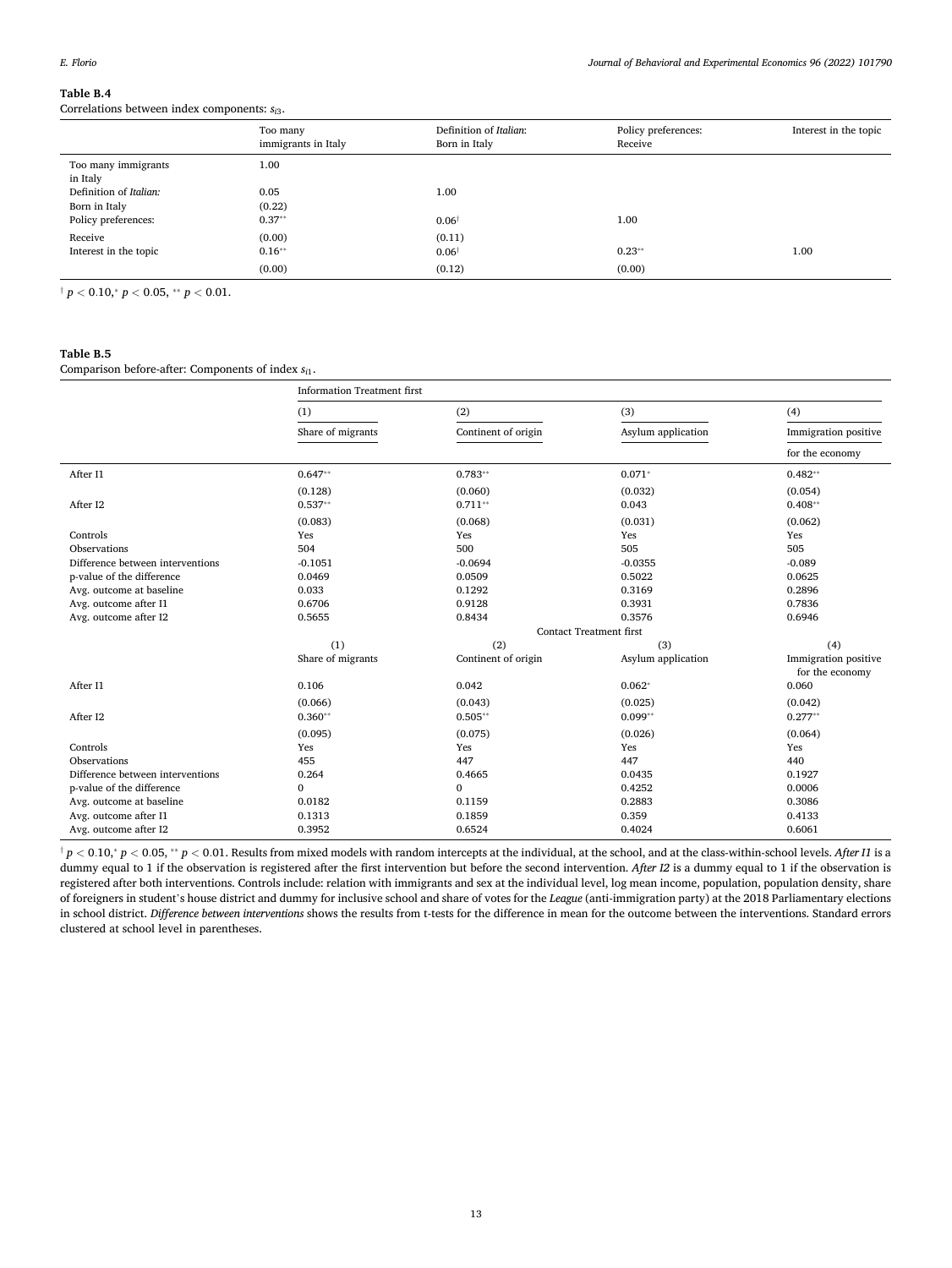<span id="page-13-0"></span>

|  | Comparison before-after: Components of index $s_{i2}$ . |  |
|--|---------------------------------------------------------|--|
|--|---------------------------------------------------------|--|

|                                  | <b>Information Treatment first</b> |                   |                                |                        |                         |
|----------------------------------|------------------------------------|-------------------|--------------------------------|------------------------|-------------------------|
|                                  | (1)                                | (2)               | (3)                            | (4)                    | (5)                     |
|                                  | Feelings: Indifferent              | Feelings: Annoyed | Feelings: Frightened           | Feelings: Affectionate | Feelings: Compassionate |
| After I1                         | 0.064                              | $0.147*$          | 0.138                          | $0.181**$              | $0.142^{\dagger}$       |
|                                  | (0.085)                            | (0.073)           | (0.094)                        | (0.043)                | (0.073)                 |
| After I2                         | 0.068                              | 0.059             | $-0.013$                       | $0.138*$               | $-0.011$                |
|                                  | (0.194)                            | (0.095)           | (0.058)                        | (0.061)                | (0.102)                 |
| Controls                         | Yes                                | Yes               | Yes                            | Yes                    | Yes                     |
| Observations                     | 511                                | 509               | 508                            | 506                    | 511                     |
| Difference between interventions | 0.0168                             | $-0.1238$         | $-0.1432$                      | $-0.0319$              | $-0.1852$               |
| p-value of the difference        | 0.8657                             | 0.1829            | 0.0913                         | 0.7074                 | 0.0347                  |
| Avg. outcome at baseline         | 1.8108                             | 2.2011            | 2.2131                         | 1.2912                 | 1.672                   |
| Avg. outcome after I1            | 1.8514                             | 2.3333            | 2.2989                         | 1.4451                 | 1.8057                  |
| Avg. outcome after I2            | 1.8683                             | 2.2096            | 2.1557                         | 1.4132                 | 1.6205                  |
|                                  |                                    |                   | <b>Contact Treatment first</b> |                        |                         |
|                                  | (1)                                | (2)               | (3)                            | (4)                    | (5)                     |
|                                  | Feelings: Indifferent              | Feelings: Annoyed | Feelings: Frightened           | Feelings: Affectionate | Feelings: Compassionate |
| After I1                         | 0.004                              | 0.046             | $0.164*$                       | 0.059                  | 0.041                   |
|                                  | (0.042)                            | (0.043)           | (0.078)                        | (0.078)                | (0.055)                 |
| After I2                         | 0.015                              | 0.083             | $0.196*$                       | $0.128^{\dagger}$      | $-0.140*$               |
|                                  | (0.063)                            | (0.054)           | (0.082)                        | (0.077)                | (0.058)                 |
| Controls                         | Yes                                | Yes               | Yes                            | Yes                    | Yes                     |
| Observations                     | 455                                | 453               | 452                            | 452                    | 454                     |
| Difference between interventions | 0.0128                             | 0.0669            | 0.0348                         | 0.0742                 | $-0.139$                |
| p-value of the difference        | 0.9012                             | 0.4666            | 0.6567                         | 0.4371                 | 0.1507                  |
| Avg. outcome at baseline         | 1.7952                             | 2.1758            | 2.1796                         | 1.3952                 | 1.7892                  |
| Avg. outcome after I1            | 1.8125                             | 2.1938            | 2.3333                         | 1.478                  | 1.7875                  |
| Avg. outcome after I2            | 1.8253                             | 2.2606            | 2.3681                         | 1.5521                 | 1.6485                  |

 $\uparrow p < 0.10$ ,  $\uparrow p < 0.05$ ,  $\ast\ast p < 0.01$ . Results from mixed models with random intercepts at the individual, at the school, and at the class-within-school levels. After 11 is a dumny equal to 1 if the observation is reg the first intervention but before the second intervention. After I2 is a dummy equal to 1 if the observation is registered after both interventions. The signs for variables in columns 2-4 have been switched, so that the hi the (positive) value the higher the share of students displaying more positive feelings after the treatment. Controls include: relation with immigrants and sex at the individual level, log mean income, population, populati density, share of foreigners in student's house district and dummy for inclusive school and share of votes for the League (anti-immigration party) at the 2018 Parliamentary elections in school district. Difference between *interventions* shows the results from t-tests for the difference in mean for the outcome between the interventions. Standard errors clustered at school level in parentheses.

14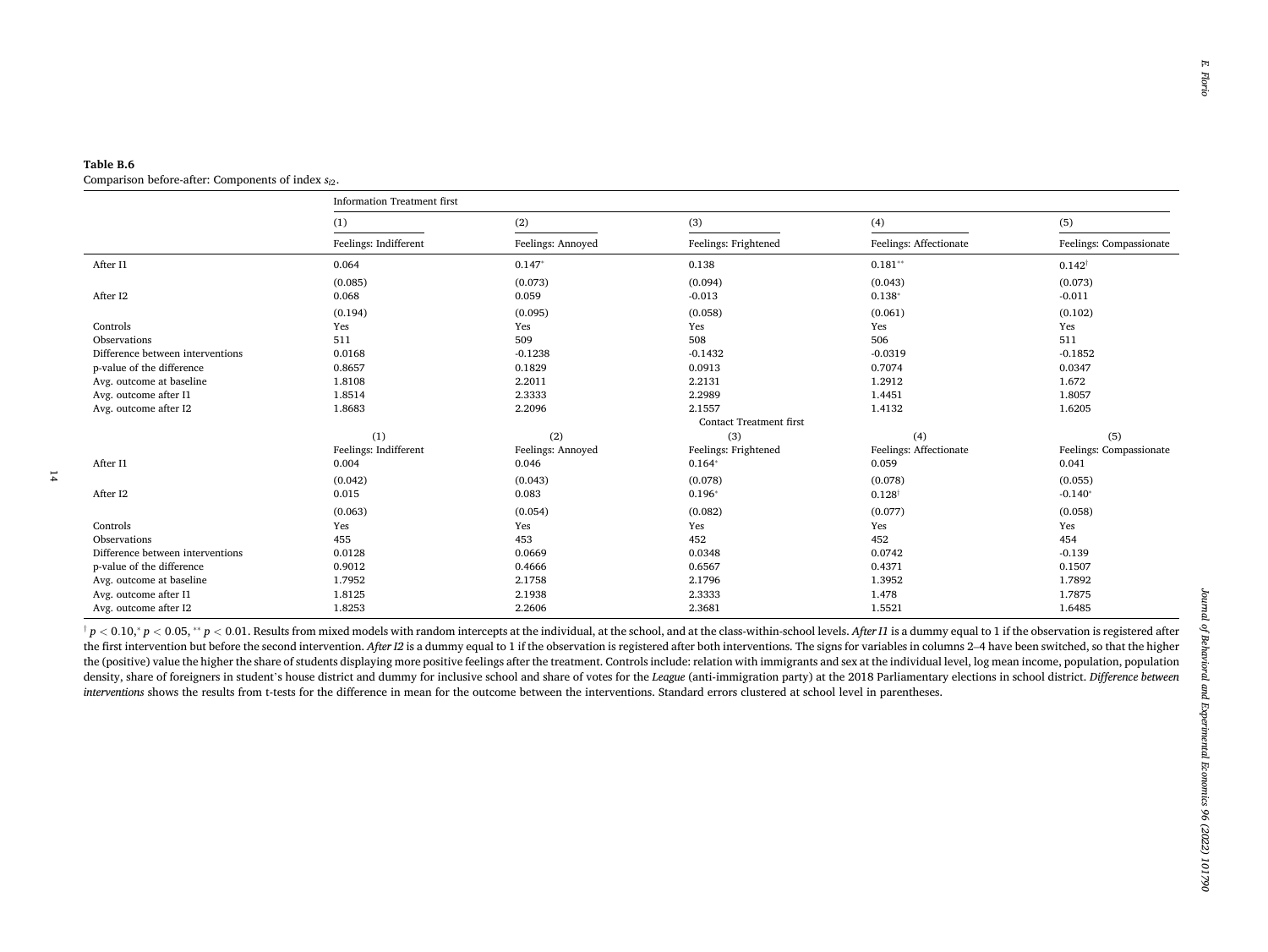## <span id="page-14-0"></span>**Table B.7**  Comparison before-after: Components of index *si*3.

|                                  | <b>Information Treatment first</b> |                                |                     |                       |  |
|----------------------------------|------------------------------------|--------------------------------|---------------------|-----------------------|--|
|                                  | (1)                                | (2)                            | (3)                 | (4)                   |  |
|                                  | Too many immigrants                | Definition of Italian:         | Policy preferences: | Interest in the topic |  |
|                                  | in Italy                           | Born in Italy                  | Receive             |                       |  |
| After I1                         | $0.547**$                          | $-0.022$                       | $0.194**$           | $0.482**$             |  |
|                                  | (0.087)                            | (0.025)                        | (0.035)             | (0.054)               |  |
| After I2                         | $0.385**$                          | $-0.003$                       | $0.134*$            | $0.408**$             |  |
|                                  | (0.062)                            | (0.036)                        | (0.054)             | (0.062)               |  |
| Controls                         | Yes                                | Yes                            | Yes                 | Yes                   |  |
| Observations                     | 508                                | 513                            | 487                 | 505                   |  |
| Difference between interventions | $-1646$                            | 0.0148                         | $-0.0511$           | $-0.2294$             |  |
| p-value of the difference        | 0.0822                             | 0.7757                         | 0.5247              | 0.0022                |  |
| Avg. outcome at baseline         | 1.1148                             | 0.6667                         | 1.0872              | 1.7946                |  |
| Avg. outcome after I1            | 1.6437                             | 0.6400                         | 1.2573              | 1.9825                |  |
| Avg. outcome after I2            | 1.479                              | 0.6548                         | 1.2063              | 1.753                 |  |
|                                  |                                    | <b>Contact Treatment first</b> |                     |                       |  |
|                                  | (1)                                | (2)                            | (3)                 | (4)                   |  |
|                                  | Too many immigrants                | Definition of Italian:         | Policy preferences: | Interest in the topic |  |
|                                  | in Italy                           | Born in Italy                  | Receive             |                       |  |
| After I1                         | $0.128**$                          | 0.072                          | $0.092^{\dagger}$   | 0.060                 |  |
|                                  | (0.042)                            | (0.048)                        | (0.052)             | (0.042)               |  |
| After I2                         | $0.494**$                          | 0.026                          | 0.078               | $0.277**$             |  |
|                                  | (0.130)                            | (0.063)                        | (0.106)             | (0.064)               |  |
| Controls                         | Yes                                | Yes                            | Yes                 | Yes                   |  |
| Observations                     | 455                                | 457                            | 433                 | 440                   |  |
| Difference between interventions | 0.3607                             | $-0.071$                       | 0.0109              | $-.0574$              |  |
| p-value of the difference        | 0.0001                             | 0.1773                         | 0.9024              | 0.5324                |  |
| Avg. outcome at baseline         | 1.0783                             | 0.6108                         | 1.0385              | 1.8957                |  |
| Avg. outcome after I1            | 1.2201                             | 0.6937                         | 1.1391              | 1.8165                |  |
| Avg. outcome after I2            | 1.5808                             | 0.6228                         | 1.15                | 1.759                 |  |

 $\dagger p < 0.10$ ,  $p < 0.05$ ,  $*_p$  < 0.01. Results from mixed models with random intercepts at the individual, at the school, and at the class-within-school levels. After I1 is a dummy equal to 1 if the observation is registered after the first intervention but before the second intervention. *After I2* is a dummy equal to 1 if the observation is registered after both interventions. The sign of the variable in column 1 has been switched for consistency. Controls include: relation with immigrants and sex at the individual level, log mean income, population, population density, share of foreigners in student's house district and dummy for inclusive school and share of votes for the *League* (anti-immigration party) at the 2018 Parliamentary elections in school district. *Difference between interventions* shows the results from t-tests for the difference in mean for the outcome between the interventions. Standard errors clustered at school level in parentheses.

## **Table B.8**

Robustness check: Difference in satisfaction (T-tests).

|            | Difference between students'                          |                   |             |          |       |  |
|------------|-------------------------------------------------------|-------------------|-------------|----------|-------|--|
|            | satisfaction: Book                                    |                   |             |          |       |  |
| Difference | Obs<br>153                                            | Mean<br>$-0.0589$ | SE<br>0.059 | $-0.988$ | 0.325 |  |
|            | Difference between students'<br>satisfaction: Meeting |                   |             |          |       |  |
|            | Obs                                                   | Mean              | SE          |          | D     |  |
| Difference | 110                                                   | 0.136             | 0.085       | 1.601    | 0.112 |  |

Results from T-tests. The variable *Difference between students' satisfaction: Book* is the difference between answers to the questions "Did you like the book on Mor's experience?" and "Did you like the book on the other migrant's experience?", which ranged from 0 (Not at all) to 3 (Definitely). The variable *Difference between students' satisfaction: Meeting* is the difference between answers to the questions "Did you like the meeting with Mor?" and "Did you like the meeting with another migrant?", which ranged from 0 (Not at all) to 3 (Definitely).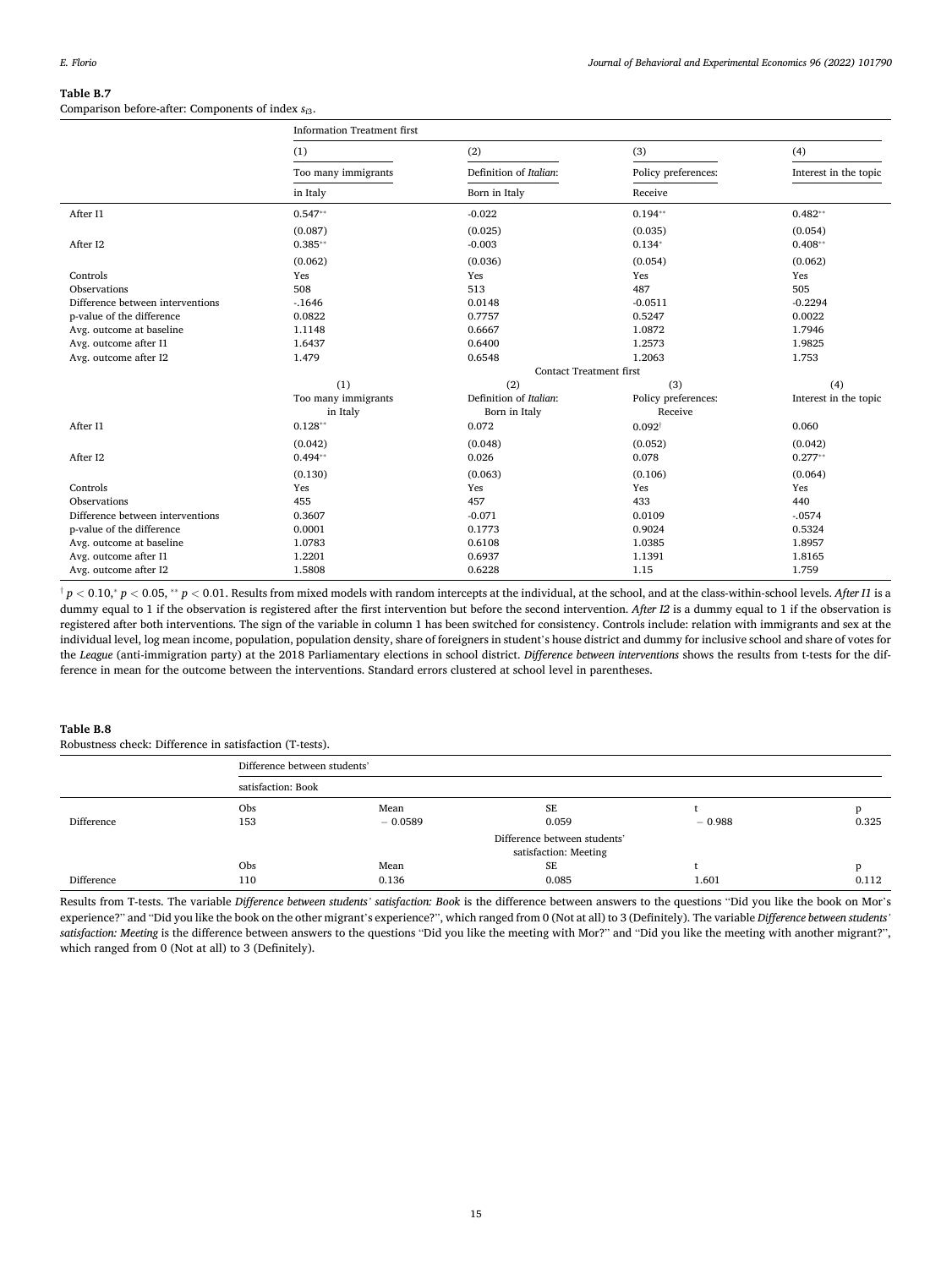<span id="page-15-0"></span>Robustness checks excluding migrant students.

|                              | (1)       | (2)        | $\frac{(3)}{2}$ |
|------------------------------|-----------|------------|-----------------|
| Dependent variable           | $S_{i1}$  | $S_{i2}$   | $S_{i3}$        |
| <b>Information Treatment</b> | $0.194**$ | 0.053      | $0.091**$       |
|                              | (0.017)   | (0.047)    | (0.031)         |
| Relation with immigrants     | $-0.002$  | $-0.042**$ | $-0.006$        |
|                              | (0.006)   | (0.008)    | (0.015)         |
| Female                       | 0.008     | $-0.003$   | 0.022           |
|                              | (0.008)   | (0.021)    | (0.047)         |
| Controls                     | Yes       | Yes        | Yes             |
| Observations                 | 269       | 288        | 297             |

 $\uparrow p < 0.10$ ,  $\uparrow p < 0.05$ ,  $\uparrow\uparrow p < 0.01$ . Results from three-level mixed models with random intercepts at the school and at the class-within-school levels excluding students who reported to be migrants or have migrant parents. All variables composing each index are de-meaned, standardized and weighted by the inverse variancecovariance matrix. Controls include: log mean income, population, population density, share of foreigners in student's house district and dummy for inclusive school and share of votes for the *League* (anti-immigration party) at the 2018 Parliamentary elections in school district. Standard errors clustered at school level in parentheses.

#### **Table B.10**

Robustness checks using alternative index specifications.

|                              | (1)      | (2)                | (3)              | (4)              |
|------------------------------|----------|--------------------|------------------|------------------|
| Dependent variable           | $S_{i3}$ | S <sub>i3all</sub> | $S_{i3polderef}$ | $Si3$ repatriate |
| <b>Information Treatment</b> | $0.094*$ | $0.062**$          | $0.073**$        | $0.101**$        |
|                              | (0.042)  | (0.009)            | (0.025)          | (0.023)          |
| Relation with immigrants     | $-0.000$ | $-0.010$           | $-0.016$         | $-0.016$         |
|                              | (0.016)  | (0.007)            | (0.013)          | (0.011)          |
| Female                       | 0.038    | 0.014              | 0.025            | 0.019            |
|                              | (0.032)  | (0.019)            | (0.037)          | (0.039)          |
| Controls                     | Yes      | Yes                | Yes              | Yes              |
| Observations                 | 317      | 314                | 314              | 314              |

 $^{\dagger}$  p < 0.10, $^*$  p < 0.05,  $^{**}$  p < 0.01. Results from three-level mixed models with random intercepts at the school and at the class-within-school levels. Column (1) displays regression results by substituting the answer *In Italy there are too many immigrants* with answers *In Italy immigrants are neither too many nor too few* and *In Italy immigrants are too few*. Columns (2), (3), and (4) display regression results by substituting the values associated to the question *How would you face the phenomenon of immigrants' landings in the Mediterranean Sea?* with dummy variables equal to 1 if answers were, respectively, *By hosting all migrants, By hosting only political refugees* and *By repatriating* (in this latter case, the answer has been inverted so as to compute the index according to [Anderson 2008\)](#page-19-0). Controls include: log mean income, population, population density, share of foreigners in student's house district and dummy for inclusive school and share of votes for the *League* (anti-immigration party) at the 2018 Parliamentary elections in school district. Standard errors clustered at school level in parentheses.

## **Table B.11**

Robustness checks using alternative model specifications: Indices.

|                              | (1)       | (2)                | $\frac{(3)}{2}$ |
|------------------------------|-----------|--------------------|-----------------|
|                              | $S_{i1}$  | $S_{i2}$           | $S_{i3}$        |
| <b>Information Treatment</b> | $0.188**$ | $0.085*$           | $0.113**$       |
|                              | (0.018)   | (0.039)            | (0.025)         |
| Relation with immigrants     | $-0.005$  | $-0.032^{\dagger}$ | $-0.012$        |
|                              | (0.008)   | (0.017)            | (0.012)         |
| Female                       | $0.022*$  | $-0.017$           | 0.008           |
|                              | (0.010)   | (0.030)            | (0.052)         |
| Controls                     | Yes       | Yes                | Yes             |
| School FE                    | Yes       | Yes                | Yes             |
| Observations                 | 286       | 307                | 314             |

 $\frac{1}{T} p < 0.10$ ,  $\frac{1}{T} p < 0.05$ ,  $\frac{1}{T} p < 0.01$ . Results from panel regressions using school fixed effects.  $s_{i1}$ ,  $s_{i2}$ ,  $s_{i3}$  measure changes, respectively, in the indices for knowledge about, perception of, and attitudes towards immigration, calculated following [Anderson \(2008\)](#page-19-0) and [Grigorieff et al. \(2020\)](#page-19-0). All variables composing each index are de-meaned, standardized and weighted by the inverse variance-covariance matrix. Controls include: log mean income, population, population density, share of foreigners in student's house district. Standard errors clustered at class level in parentheses.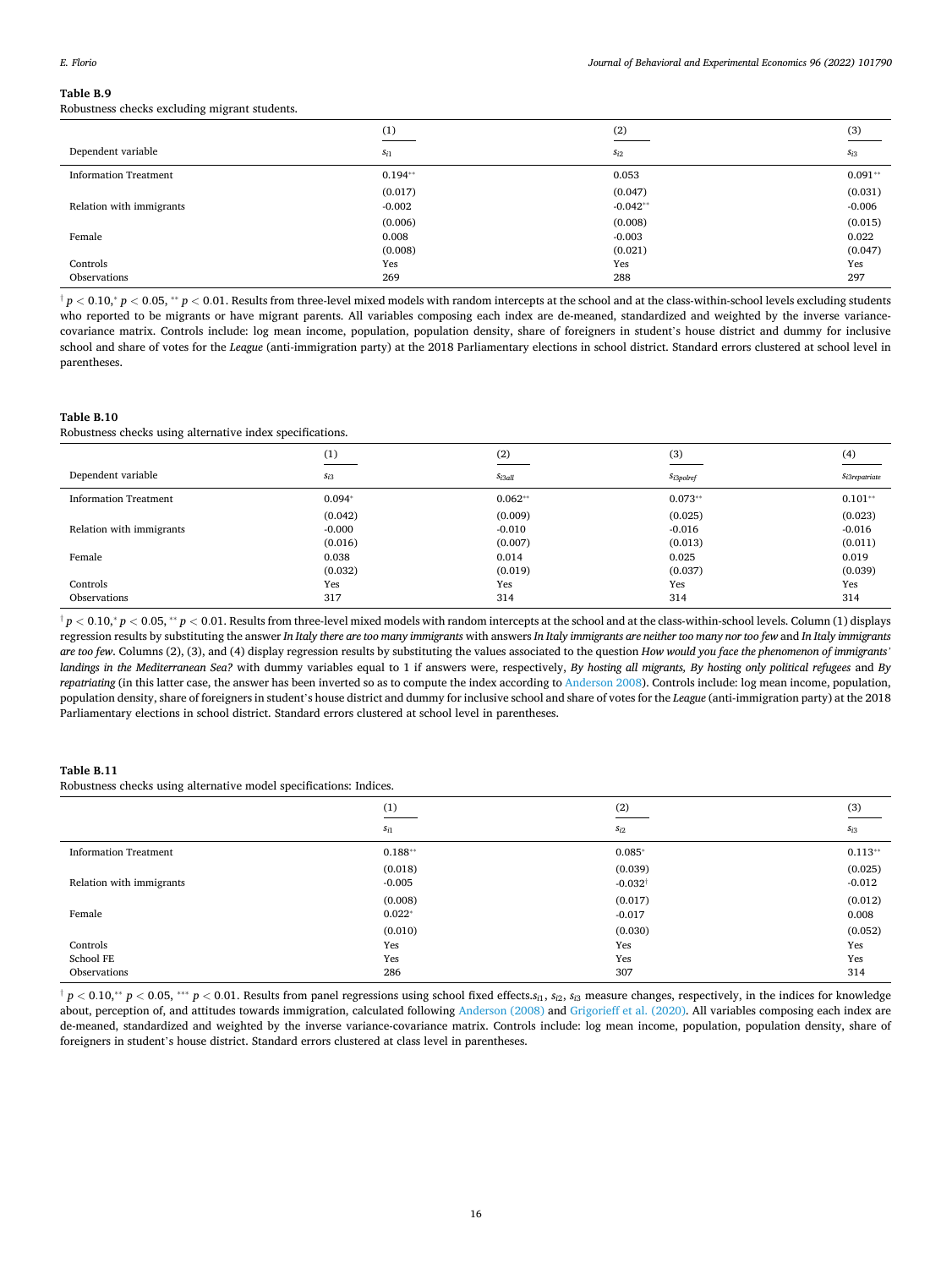<span id="page-16-0"></span>Robustness checks using alternative model specifications: Information about immigration.

|                                       | (1)                 | (2)                          | (3)                   | (4)                          |
|---------------------------------------|---------------------|------------------------------|-----------------------|------------------------------|
| Dependent variable:                   | Share of migrants   | Continent of origin          | Asylum application    | Immigration positive         |
|                                       |                     |                              |                       | for the economy              |
| <b>Information Treatment</b>          | $0.166**$           | $0.364**$                    | 0.014                 | $0.435**$                    |
| Relation with immigrants              | (0.027)<br>$-0.009$ | (0.030)<br>$-0.002$          | (0.028)<br>$-0.052**$ | (0.086)<br>$-0.011$          |
|                                       | (0.008)             | (0.010)                      | (0.012)               | (0.026)                      |
| Female                                | $-0.003$<br>(0.018) | $0.047^{\dagger}$<br>(0.023) | 0.024<br>(0.043)      | $-0.048$                     |
| Controls<br>School FE<br>Observations | Yes<br>Yes<br>299   | Yes<br>Yes<br>296            | Yes<br>Yes<br>298     | (0.104)<br>Yes<br>Yes<br>305 |

 $\uparrow p < 0.10$ ,  $\uparrow$   $p < 0.05$ ,  $\uparrow \uparrow$   $p < 0.01$ . Results from panel regressions using school fixed effects. Dependent variables are, respectively, the changes in answers to the questions *Which is the share of migrants in the world?, Which is the continent of origin of the majority of migrants?, Do you think an irregular migrant (extra-EU) in Italy can apply for a permit?, Do you think Italy gains or loses from immigration?*, where the right answer is coded as 1 and the wrong answers are coded as 0. Controls include: log mean income, population, population density, share of foreigners in student's house district. Standard errors clustered at class level in parentheses.

## **Table B.13**

Robustness checks using alternative model specifications: Feelings towards immigrants.

|                              | (1)                   | (2)               | (3)                  | (4)                    | (5)                     |
|------------------------------|-----------------------|-------------------|----------------------|------------------------|-------------------------|
| Dependent variable:          | Feelings: Indifferent | Feelings: Annoyed | Feelings: Frightened | Feelings: Affectionate | Feelings: Compassionate |
| <b>Information Treatment</b> | 0.094                 | 0.086             | 0.088                | $0.140**$              | $0.087$ <sup>†</sup>    |
|                              | (0.062)               | (0.069)           | (0.122)              | (0.035)                | (0.046)                 |
| Relation with immigrants     | $-0.022$              | 0.016             | $-0.027$             | $-0.026$               | $-0.021$                |
|                              | (0.040)               | (0.042)           | (0.036)              | (0.022)                | (0.026)                 |
| Female                       | $-0.087$              | 0.011             | $-0.022$             | 0.061                  | 0.022                   |
|                              | (0.093)               | (0.105)           | (0.121)              | (0.043)                | (0.054)                 |
| Controls                     | Yes                   | Yes               | Yes                  | Yes                    | Yes                     |
| School FE                    | Yes                   | Yes               | Yes                  | Yes                    | Yes                     |
| Observations                 | 314                   | 312               | 313                  | 316                    | 316                     |

 $\frac{1}{T} p < 0.10$ ,\*\*  $p < 0.05$ ,\*\*\*  $p < 0.01$ . Results from panel regressions using school fixed effects. Dependent variables are, respectively, the changes in values going from 0 (strongly disagree) to 3 (strongly agree) for responses at questions *Do you feel...about this topic?*, considering the following: *Indifferent, Annoyed, Frightened, Affectionate/Friend, Compassionate/Merciful.* The signs for variables in columns 2–4 have been switched, so that the higher the (positive) value the higher the share of students displaying more positive feelings after the treatment. Controls include: log mean income, population, population density, share of foreigners in student's house district. Standard errors clustered at class level in parentheses.

## **Table B.14**

Robustness checks using alternative model specifications: Attitudes towards immigration.

|                              | (1)                 | (2)                    | (3)                 | (4)                   |
|------------------------------|---------------------|------------------------|---------------------|-----------------------|
| Dependent variable:          | Too many immigrants | Definition of Italian: | Policy preferences: | Interest in the topic |
|                              | in Italy            | Born in Italy          | Receive             |                       |
| <b>Information Treatment</b> | $0.176**$           | $-0.111$               | $0.208*$            | 0.185                 |
|                              | (0.048)             | (0.101)                | (0.091)             | (0.108)               |
| Relation with immigrants     | $-0.008$            | $-0.002$               | $-0.075$            | $-0.066$              |
|                              | (0.016)             | (0.032)                | (0.055)             | (0.038)               |
| Female                       | 0.011               | $-0.020$               | $-0.028$            | $-0.031$              |
|                              | (0.054)             | (0.099)                | (0.164)             | (0.075)               |
| Controls                     | Yes                 | Yes                    | Yes                 | Yes                   |
| School FE                    | Yes                 | Yes                    | Yes                 | Yes                   |
| Observations                 | 314                 | 317                    | 317                 | 317                   |

 $\uparrow p < 0.10$ ,\*\*  $p < 0.05$ ,\*\*\*  $p < 0.01$ . Results from panel regressions using school fixed effects. Dependent variables are, respectively, the change in answer born in Italy to the question *What is, in your opinion, the definition of being an Italian?*, answer to the question *How would you react to immigrant ships' landings through the Mediterranean route?* (potential answers were *receiving all immigrants, receiving only political refugees, repatriating all immigrants*, which were assigned, respectively, values from 2 to 0), and answer to the question *Are you interested in the immigration topic?* (potential answers were *Definitely, Sufficiently, Not much, Not at all*, with associated values ranging from 3 to 0, respectively). Controls include: log mean income, population, population density, share of foreigners in student's house district and dummy for inclusive school and share of votes for the *League* (anti-immigration party) at the 2018 Parliamentary elections in school district. Standard errors clustered at class level in parentheses.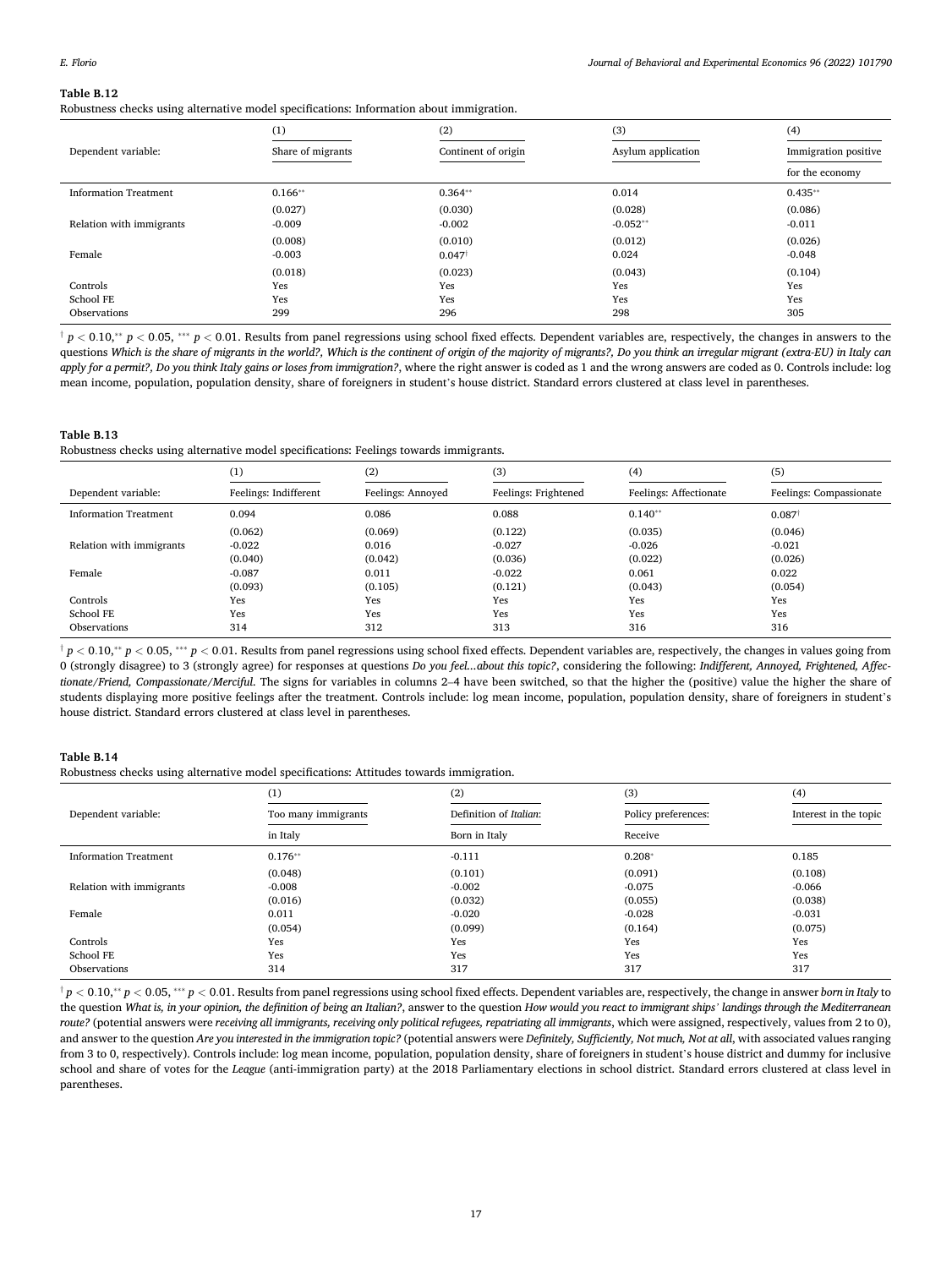

**Fig. B.1.** Immigrants in EU countries (% over population). Source of the data: Eurostat (2017).



**Fig. B.2.** Share of correct answers (fraction of non-EU residents). Note: Share of correct answers to the question *To your knowledge, what is the proportion of immigrants in the total population in (OUR COUNTRY)?*. Source of the data: Eurobarometer 88.2 (2017).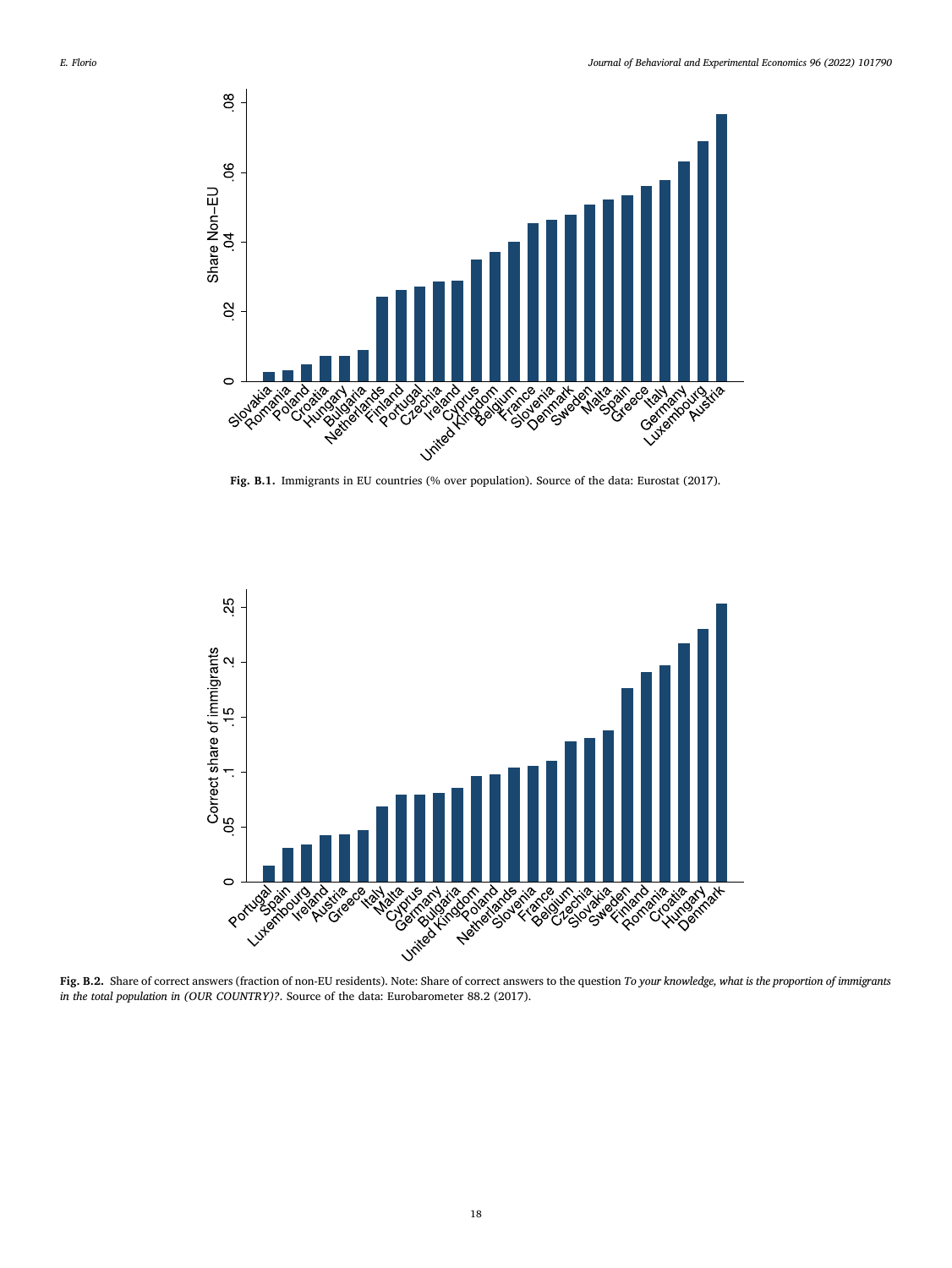<span id="page-18-0"></span>

**Fig. B.3.** Immigration positive for economy (% of total respondents). Note: Share of *Totally agree* or *Tend to agree* responses to the question *Immigrants have an overall positive mpact on the (NATIONALITY) economy*. Source of the data: Eurobarometer 88.2 (2017).



**Fig. B.4.** Share informed about immigration. Note: Share of responses to the question *Overall, to what extent do you think that you are well informed or not about immigration and integration related matters?*. Source of the data: Eurobarometer 88.2 (2017).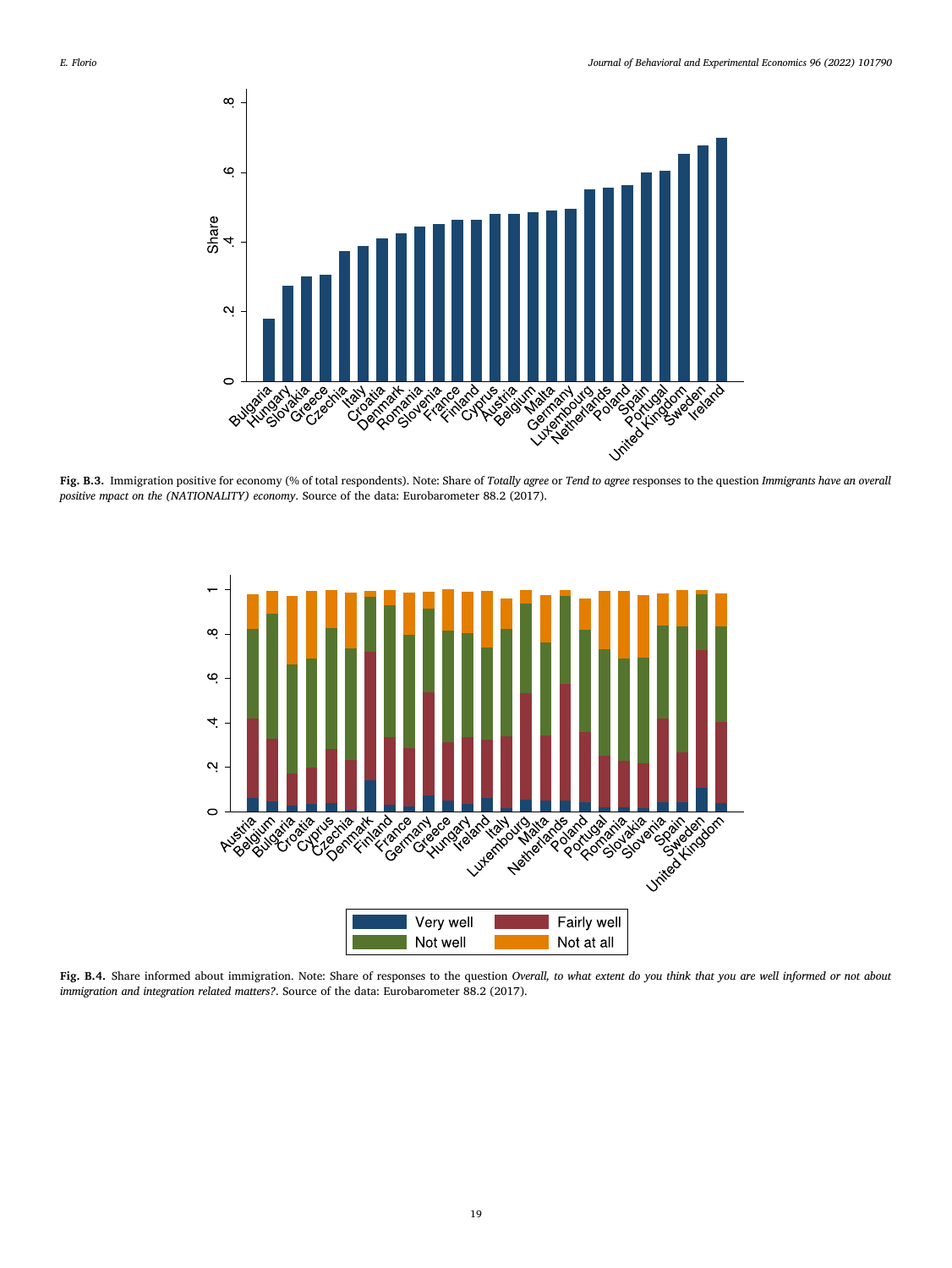<span id="page-19-0"></span>

**Fig. B.6.** Heterogeneous treatment effects: Neighborhood. Notes: The figure shows regression coefficients from [Eq. \(2\).](#page-8-0) *Many immigrants* is a dummy equal to 1 if the share of resident foreigners in student's neighborhood is larger than the average share of resident foreigners in Rome.

#### **Supplementary material**

Supplementary material associated with this article can be found, in the online version, at [10.1016/j.socec.2021.101790](https://doi.org/10.1016/j.socec.2021.101790) 

#### **References**

- [Adida, C. L., Laitin, D. D., & Valfort, M.-A. \(2016\). One muslim is enough! Evidence from](http://refhub.elsevier.com/S2214-8043(21)00130-0/sbref0001)  a field experiment in France. [Annals of Economics and Statistics/Annales d](http://refhub.elsevier.com/S2214-8043(21)00130-0/sbref0001)'Économie et *de Statistique*[, \(121/122\), 121](http://refhub.elsevier.com/S2214-8043(21)00130-0/sbref0001)–160.
- [Alesina, A., Miano, A., & Stantcheva, S. \(2018\). Immigration and redistribution.](http://refhub.elsevier.com/S2214-8043(21)00130-0/sbref0002) *NBER [Working Paper 24733](http://refhub.elsevier.com/S2214-8043(21)00130-0/sbref0002)*.
- [Allport, G. W., Clark, K., & Pettigrew, T. \(1954\).](http://refhub.elsevier.com/S2214-8043(21)00130-0/optjwpE9IPeaB) *The nature of prejudice*. MA: Addison[wesley Reading.](http://refhub.elsevier.com/S2214-8043(21)00130-0/optjwpE9IPeaB)
- [Anderson, M. L. \(2008\). Multiple inference and gender differences in the effects of early](http://refhub.elsevier.com/S2214-8043(21)00130-0/sbref0004)  [intervention: A reevaluation of the abecedarian, perry preschool, and early training](http://refhub.elsevier.com/S2214-8043(21)00130-0/sbref0004)  projects. *[Journal of the American Statistical Association, 103](http://refhub.elsevier.com/S2214-8043(21)00130-0/sbref0004)*(484), 1481–1495.
- [Cameron, L., & Rutland, A. \(2006\). Extended contact through story reading in school:](http://refhub.elsevier.com/S2214-8043(21)00130-0/sbref0005)  reducing children'[s prejudice toward the disabled.](http://refhub.elsevier.com/S2214-8043(21)00130-0/sbref0005) *Journal of Social Issues, 62*(3), 469–[488](http://refhub.elsevier.com/S2214-8043(21)00130-0/sbref0005).
- [Cameron, L., Rutland, A., Brown, R., & Douch, R. \(2006\). Changing children](http://refhub.elsevier.com/S2214-8043(21)00130-0/sbref0006)'s intergroup [attitudes toward refugees: Testing different models of extended contact.](http://refhub.elsevier.com/S2214-8043(21)00130-0/sbref0006) *Child [development, 77](http://refhub.elsevier.com/S2214-8043(21)00130-0/sbref0006)*(5), 1208–1219.
- [Carrell, S. E., Hoekstra, M., & West, J. E. \(2019\). The impact of college diversity on](http://refhub.elsevier.com/S2214-8043(21)00130-0/sbref0007) behavior toward minorities. *[American Economic Journal: Economic Policy, 11](http://refhub.elsevier.com/S2214-8043(21)00130-0/sbref0007)*(4), 159–[182](http://refhub.elsevier.com/S2214-8043(21)00130-0/sbref0007).
- [Corno, L., La Ferrara, E., & Burns, J. \(2019\). Interaction, stereotypes and performance:](http://refhub.elsevier.com/S2214-8043(21)00130-0/sbref0008)  [Evidence from South Africa.](http://refhub.elsevier.com/S2214-8043(21)00130-0/sbref0008) *IFS working paper W19/03*.
- [Dinas, E., Matakos, K., Xefteris, D., & Hangartner, D. \(2019\). Waking up the golden](http://refhub.elsevier.com/S2214-8043(21)00130-0/sbref0009)  [dawn: Does exposure to the refugee crisis increase support for extreme-right parties?](http://refhub.elsevier.com/S2214-8043(21)00130-0/sbref0009)  *[Political analysis, 27](http://refhub.elsevier.com/S2214-8043(21)00130-0/sbref0009)*(2), 244–254.
- [Dustmann, C., & Preston, I. \(2001\). Attitudes to ethnic minorities, ethnic context and](http://refhub.elsevier.com/S2214-8043(21)00130-0/sbref0010) location decisions. *[The Economic Journal, 111](http://refhub.elsevier.com/S2214-8043(21)00130-0/sbref0010)*(470), 353–373.
- [Dustmann, C., & Preston, I. \(2007\). Racial and economic factors in attitudes to](http://refhub.elsevier.com/S2214-8043(21)00130-0/sbref0011)  immigration. *[The BE Journal of Economic Analysis](http://refhub.elsevier.com/S2214-8043(21)00130-0/sbref0011) & Policy, 7*(1).
- [Finseraas, H., Hanson, T., Johnsen, Å. A., Kotsadam, A., & Torsvik, G. \(2019\). Trust,](http://refhub.elsevier.com/S2214-8043(21)00130-0/sbref0012)  [ethnic diversity, and personal contact: A field experiment.](http://refhub.elsevier.com/S2214-8043(21)00130-0/sbref0012) *Journal of public [economics, 173](http://refhub.elsevier.com/S2214-8043(21)00130-0/sbref0012)*, 72–84.
- Gómez, Á., & Huici, C. (2008). Vicarious intergroup contact and the role of authorities in prejudice reduction. *[Spanish Journal of Psychology, 11](http://refhub.elsevier.com/S2214-8043(21)00130-0/sbref0013)*(1), 103.
- [Grigorieff, A., Roth, C., & Ubfal, D. \(2020\). Does information change attitudes toward](http://refhub.elsevier.com/S2214-8043(21)00130-0/sbref0014)
- immigrants? *[Demography, 57](http://refhub.elsevier.com/S2214-8043(21)00130-0/sbref0014)*(3), 1117–1143. [Hainmueller, J., & Hopkins, D. J. \(2014\). Public attitudes toward immigration.](http://refhub.elsevier.com/S2214-8043(21)00130-0/sbref0015) *Annual [Review of Political Science, 17](http://refhub.elsevier.com/S2214-8043(21)00130-0/sbref0015)*, 225–249.
- [Hangartner, D., Dinas, E., Marbach, M., Matakos, K., & Xefteris, D. \(2019\). Does exposure](http://refhub.elsevier.com/S2214-8043(21)00130-0/sbref0016)  [to the refugee crisis make natives more hostile?](http://refhub.elsevier.com/S2214-8043(21)00130-0/sbref0016) *American Political Science Review, 113*[\(2\), 442](http://refhub.elsevier.com/S2214-8043(21)00130-0/sbref0016)–455.
- [Hatton, T. J. \(2021\). Public opinion on immigration in Europe: Preference and salience.](http://refhub.elsevier.com/S2214-8043(21)00130-0/sbref0017)  *[European journal of political economy, 66](http://refhub.elsevier.com/S2214-8043(21)00130-0/sbref0017)*, 101969.
- [Hopkins, D. J., Sides, J., & Citrin, J. \(2019\). The muted consequences of correct](http://refhub.elsevier.com/S2214-8043(21)00130-0/sbref0018) [information about immigration.](http://refhub.elsevier.com/S2214-8043(21)00130-0/sbref0018) *The journal of politics, 81*(1), 315–320.
- [Katz, P. A., & Zalk, S. R. \(1978\). Modification of children](http://refhub.elsevier.com/S2214-8043(21)00130-0/sbref0019)'s racial attitudes. *Developmental [psychology, 14](http://refhub.elsevier.com/S2214-8043(21)00130-0/sbref0019)*(5), 447.
- [Mayda, A. M. \(2006\). Who is against immigration? a cross-country investigation of](http://refhub.elsevier.com/S2214-8043(21)00130-0/sbref0020)  [individual attitudes toward immigrants.](http://refhub.elsevier.com/S2214-8043(21)00130-0/sbref0020) *The review of Economics and Statistics, 88*(3), 510–[530](http://refhub.elsevier.com/S2214-8043(21)00130-0/sbref0020).
- [Pettigrew, T. F. \(1998\). Intergroup contact theory.](http://refhub.elsevier.com/S2214-8043(21)00130-0/sbref0021) *Annual review of psychology, 49*(1), 65–[85](http://refhub.elsevier.com/S2214-8043(21)00130-0/sbref0021).
- [Pettigrew, T. F. \(2016\). In pursuit of three theories: Authoritarianism, relative](http://refhub.elsevier.com/S2214-8043(21)00130-0/sbref0022)  [deprivation, and intergroup contact.](http://refhub.elsevier.com/S2214-8043(21)00130-0/sbref0022) *Annual review of psychology, 67*, 1–21.
- [Pettigrew, T. F., & Tropp, L. R. \(2006\). A meta-analytic test of intergroup contact theory.](http://refhub.elsevier.com/S2214-8043(21)00130-0/sbref0023)  *[Journal of personality and social psychology, 90](http://refhub.elsevier.com/S2214-8043(21)00130-0/sbref0023)*(5), 751.